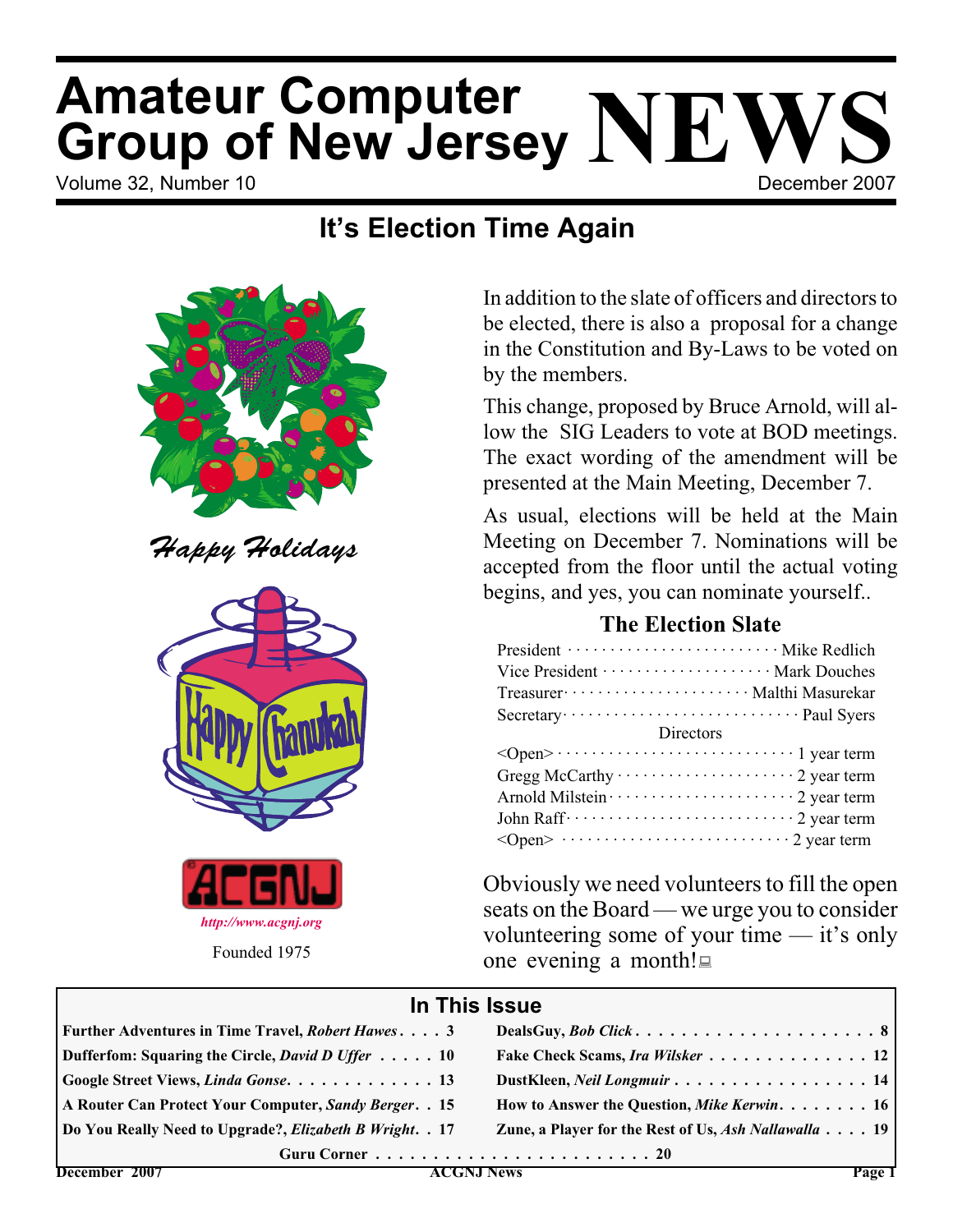# **Officers, Directors and Leaders**

| <b>Officers</b>                |                      |                    | <b>Board of Directors</b>   |                     |                    |
|--------------------------------|----------------------|--------------------|-----------------------------|---------------------|--------------------|
| President                      | Mike Redlich         | $(908)$ 246-0410   | Director Emeritus           | Sol Libes           | $(609)$ 520-9024   |
| Vice President                 | <b>Mark Douches</b>  | (908) 889-2366     | Through 2008                | <b>Bill Farrell</b> | $(732) 572 - 3481$ |
| Treasurer                      | Lela Rames           |                    |                             | David McRichie      |                    |
| Secretary                      | Evan Williams        | $(908)$ 359-8070   |                             | Lenny Thomas        |                    |
| Past President                 | Frank Warren         | (908) 756-7898     |                             | Malthi Masurekar    | $(732)$ 560-1534   |
| <b>Special Interest Groups</b> |                      |                    | Through 2007                | Gregg McCarthy      |                    |
| Net.                           | Manuel J. Goyenechea |                    |                             | Arnold Milstein     | $(908)$ 753-8036   |
| C Languages                    | Bruce Arnold         | $(908)$ 735-7898   |                             | John Raff           | $(973) 560 - 9070$ |
| Firefox Activity               | David McRitchie      |                    |                             | Norm Wiss           |                    |
| Genealogy                      | Frank Warren         | $(908) 756 - 1681$ | <b>Standing Committees</b>  |                     |                    |
| Investing                      | Jim Cooper           |                    | APCUG Rep.                  | Frank Warren        | $(908)$ 756-1681   |
| Java                           | Michael Redlich      | $(908)$ 537-4915   | Facilities                  | John Raff           | $(973)$ 992-9002   |
| Layman's Forum                 | Matthew Skoda        | $(908)$ 359-8842   | Financial                   | <b>Mark Douches</b> | $(908) 889 - 2366$ |
| <b>LUNICS</b>                  | Andreas Meyer        |                    | Historian                   | Lenny Thomas        |                    |
| NJ Gamers                      | Gregg McCarthy       |                    | Membership                  | <b>Mark Douches</b> | $(908) 889 - 2366$ |
| Mobile Devices                 | David Eisen          |                    | Newsletter                  | $-$ open $-$        |                    |
| VBA & Excel                    | James Ditaranto      | (201) 986-1104     | <b>Trenton ComputerFest</b> | Mike Redlich        | (908) 246-0410     |
| Web Dev                        | Evan Williams        | (908) 359-8070     |                             | John Raff           | $(973)$ 992-9002   |
| <b>Window Pains</b>            | John Raff            | $(973) 560 - 9070$ | Vendor Liaison              | <b>Bill Farrell</b> | $(732) 572 - 3481$ |
|                                |                      |                    | Webmaster                   | John Raff           | (973) 992-9002     |
|                                |                      |                    |                             |                     |                    |

# **ACGNJ News**

**Editor**

Barbara DeGroot 145 Gun Club Road Palmerton PA 18071 Tel: (570) 606-3596 bdegroot@ptd.net

# **Associate Editor** Bill Farrell

**Publisher**

(732) 572-3481 *wfarr18124@aol.com*

**ACGNJ News** is published by the Amateur Computer Group of New Jersey, Incorporated (ACGNJ), PO Box 135, Scotch Plains NJ 07076. ACGNJ, a non-profit educational corporation, is an independent computer user group. Opinions expressed<br>herein are solely those of the individual author or editor. This publication is **Copy-**<br>right © 2007 by the Amateur Computer<br>Group of New Jersey, Inc., all rights re-**Group of New Jersey, Inc., all rights re- served. Permission to reprint with ap- propriate credit is hereby given to non-profit organizations.**

**Submissions:** Articles, reviews, cartoons, illustrations. Most common formats are acceptable. Graphics embedded in the docu-<br>ment must also be included as separate files. Fax or mail hard copy and/or disk to editor: OR e-mail to Editor. **Always con**firm. Date review and include name of word processor used, your name, address and phone *and* name, address and phone of manufacturer, if available.

**Tips for reviewers:** Why does anyone need it? Why did you like it or hate it? Ease (or difficulty) of installation, learning and use. Would you pay for it?

**Advertising:** Non-commercial announce- ments from members are free. Commercial ads 15 cents per word, \$5 minimum. Camera ready display ads: Full page (7 x 10 inches) \$150, two-thirds page  $(4\frac{1}{2} \times 10)$  \$115, half-page \$85, one-third \$57, quarter \$50, eighth \$30. Discount 10% on 3 or more con- secutive insertions. Enclose payment.

**Publication Exchange:** Other computer user groups are invited to send a subscription to ACGNJ at the address below. We will re- spond in kind.

**Address Changes** should be directed to Martin Rosenblum (*m.rosenblum@ieee.org*) and/or to his attention at ACGNJ at the ad- dress below.

**Membership**, including subscription: 1 year \$25, 2 years \$40, 3 years \$55. Student or Senior Citizen (over 65): 1 year \$20, 3 years \$45. Family of member, without subscription, \$10 per year. Send name, address and payment to ACGNJ, PO Box 135, Scotch Plains NJ 07076.

**Typographic Note**: The ACGNJ News is produced using Corel Ventura 5. Font fami- lies used are Times New Roman (TT) for body text, Arial (TT) for headlines.

### **E-Mail Addresses**

Here are the e-mail addresses of ACGNJ Officers, Directors and SIG Leaders (and the Newsletter Editor). This list is also at (*<http://www.acgnj.org/officers.html>*).

| <b>Bruce Arnold</b>  | barnold@ieee.org                              |
|----------------------|-----------------------------------------------|
| <b>Bill Brown</b>    | onlineauction@acgnj.org                       |
| Jim Cooper           | jim@thecoopers.org                            |
| Barbara DeGroot      | bdegroot@ptd.net                              |
| Mark Douches         | pcproblems@pobox.com                          |
| David Eisen          | ultradave@gmail.com                           |
| <b>Bill Farrell</b>  | wfarr18124@aol.com                            |
| Manuel Goyenechea    | Goya@acgnjdotnetsig.org                       |
| Sol Libes            | sol@libes.com                                 |
| Malthi Masurekar     | masureka@umdnj.edu                            |
| Gregg McCarthy       | greggmc@optonline.net                         |
| David McRichie       | dmcritchie@hotmail.com                        |
| Andreas Meyer        | lunics@acgnj.org                              |
| Arnold Milstein      | mrflark@yahoo.com                             |
| John Raff            | john@jraff.com                                |
| Lela Rames           | lrames@att.net                                |
| Mike Redlich         | mike@redlich.net                              |
| Matt Skoda           | som359@aol.com                                |
| Keith Sproul         | ksproul@noc.rutgers.edu                       |
| Lenny Thomas         | lennythomas@technologist.com                  |
| <b>Scott Vincent</b> | scottvin@optonline.net                        |
| Frank Warren         | kb4cyc@webwarren.com                          |
|                      | Evan Williams tech@evanwilliamsconsulting.com |
| Norm Wiss            | cut.up@verizon.net                            |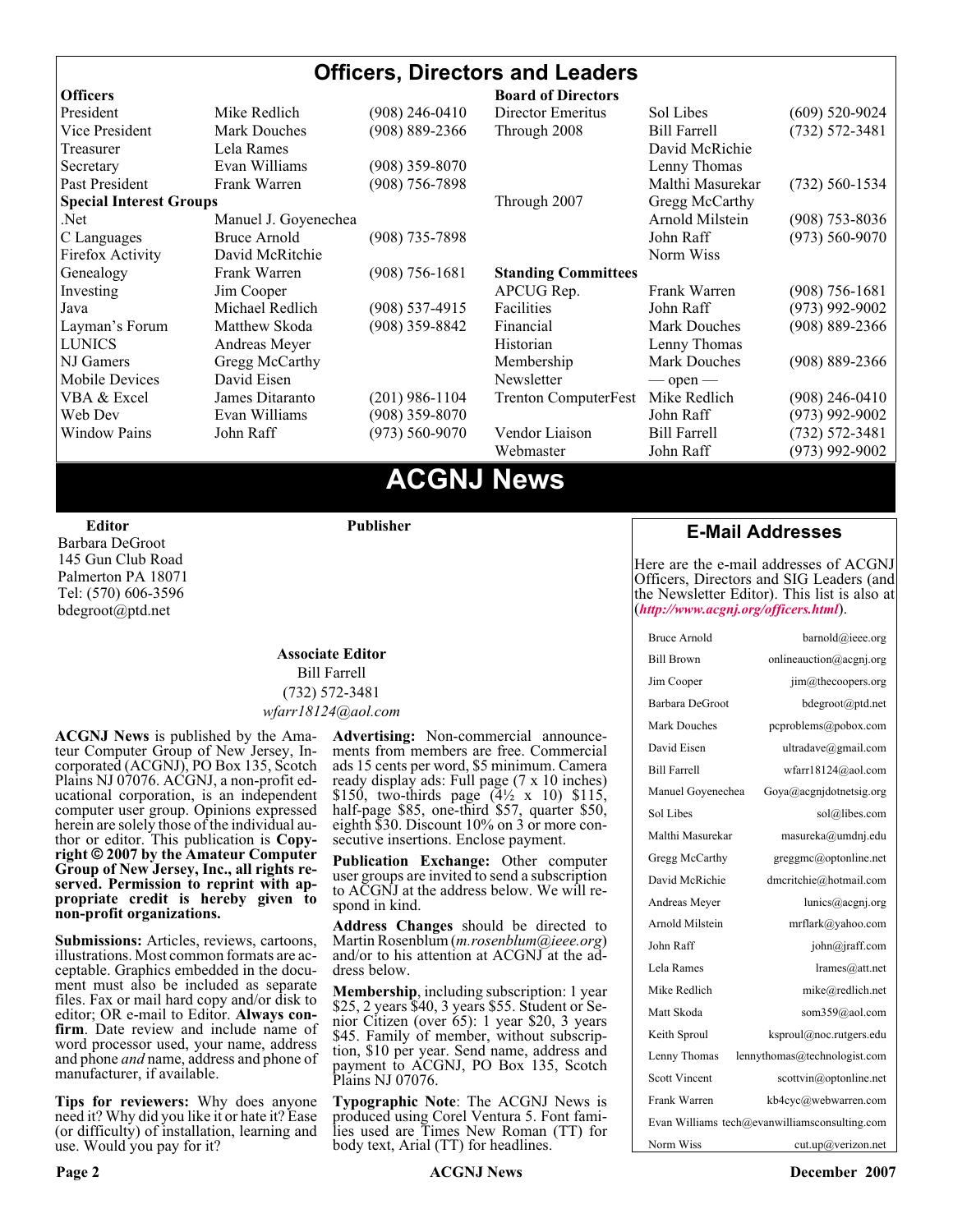# **Further Adventures in Time Travel**

*Robert Hawes (r.d.hawes@hotmail.com), ACGNJ*

I've wanted to use this title for about two years. I thought of it, but didn't get to use it, while writing my 2005/2006 series of rants about "Time Bugs". (Those are the phenomena that have been driving me **crazy** for over a decade, but which nobody else seems to care about, or even notice). Don't panic. We *won't* be talking about them this time. I promise. Mostly, the kind of time travel I'll be covering this month is the kind that we all do every day: minute by minute into the future. In other (more intelligible) words, our topic this month mostly concerns backups of one form or another.

Here's our first time traveling example: As I somewhat explained in previous issues, much of this article was actually written in a three to four week period beginning in the last days of June (just about when the deadline would have been for our non-existent July issue). My intention was to get an early start on my September article. That way, when the inevitable summer distractions came along, I'd have something "in the bank". However, some sections developed a decidedly "Halloweeny" flavor, so they were postponed until October. The rest developed a "follow-uppy" flavor. Thus, parts (combined with new material) became my November article, and the rest (with some new stuff as well) got held over until now. As a result, after putting in about a month's worth of advanced work, I still had to start all over from scratch to cover September, and you're not seeing this until December. Cue the weepy violin music. (To those of you who don't like behind-the-scenes details, I apologize; but *I* enjoy reading that kind of story. So when I've got one of my own, I tend to tell it). After this, I've got two other articles in partial development, and two *more* in status "stalled pending inspiration". If I don't wimp out on my plans for *Linux From Scratch*, that'll generate even more material. I should be covered well beyond next summer's hiatus. As far as this newsletter goes, I'm heading into the future with a bang.

Anyway, let's get started. First, we have to go back fourteen years into the past. (See! Time traveling all over the place). I got my first tape backup drive in 1993. It was a Colorado Jumbo 250, which used 120 MB DC2120 tape cartridges. Eventually, I amassed about fifty tapes, and **six** tape drives. There's a sad story (which I'll tell you in a minute or two) that explains why I bought a second tape drive right away. The others just sort of multiplied, when I found that the tapes could be used for more than just backups. I had several friends who had similar drives, all of which could read and write the DC2120 tapes. As a cynic might expect, that "250" claim was a big, fat lie; but with compression, you could usually count on fitting about 180 MB of data on those 120 MB capacity tapes. Those tapes and drives became my first mass data "transmission" method; to and from my friends, and between my own computers as well. Think of it as "sneaker net" on steroids. (This was a few years before I got into cable-connected networking).

That first tape drive came bundled with *Colorado Backup for DOS* (CBD) software, which I immediately and enthusiastically adopted. Before that, I made backups to floppy disks,

first using the BACKUP programs that came with MS-DOS 3.3 and 5.0, then using Central Point Backup (a component of PC Tools). Shortly after I first successfully used the tapes as a file transfer medium, I thought about using them for compact, long term mass storage as well. In pursuit of that goal, I began a project which, I'm sorry to say, I *still* haven't finished. I assembled 364 floppy disks containing previous backups, intending to transfer their contents to tape. (It's actually the same philosophy as making frequent current backups. It's not as if I really expect to ever use any of them. However, in the extremely unlikely event that I do need some again, those old files will still be there waiting; ready, willing and able).

I only made one tape from those floppies, though, before running into some technical glitches that caused me to suspend the project. (I *didn't* abandon it, but I didn't do much work on it for a few years, either). I had CD *reading* drives even before the tape drives, but a personally affordable CD *writer* didn't become available until 1997. I got *Colorado Backup for Windows 95* (CBW95) at just about the same time. (Before that, I also had *Colorado Backup for Windows 3.1*, but I *never, ever* used it). CBW95 was missing some features of CBD (an annoying but unfortunately quite common occurrence in Windows programs advertised as "upgrades" from DOS versions), but it had a new feature that I liked a lot: You didn't actually need a tape. You could back up to a QIC file on the hard disk that was just **pretending** to be a tape. I cut back on using the tapes as my primary backup method, and started making QIC files, which I'd then burn to CDs. A few months later, I decided to re-activate my floppy-to-tape backup preservation project, except this time transferring both floppy **and** tape backups to CD. That's when I made a startling discovery.

In less than five years, **all** of my tapes had begun to fail. It didn't matter how long I'd been using them, either. From my very first tape to my most recent purchase, they all developed read errors within a **really** short interval. (Of course, its possible that every single tape of that particular type was manufactured at essentially the same time; but some of them spent more time "on the shelf" than others). Whatever the case, I consider such a short life span to be *completely* unacceptable. At that same time, my collection of old floppy backups had grown to five hundred disks, all about ten years old. (I *hadn't* made any new ones. I just dug up a bunch more old ones). Of those disks, only *eleven* had read errors, and only *two of them* were completely inaccessible. (It's true! They don't make 'em like they used to). So, with the *tapes* now inaccessible, the backup-saver project got stalled again.

Here's another example of possible computer related planned obsolescence: Years ago, I had three 32X CD drives (two IDE, one SCSI) in three different computers. All three of them stopped working *within the same week!* Was it a strange coincidence, or a fiendish plot? You decide.

Now, as promised, here's a comparatively short version of the sad story mentioned above: Once upon a time, there was an early national computer club (then *very* popular, now long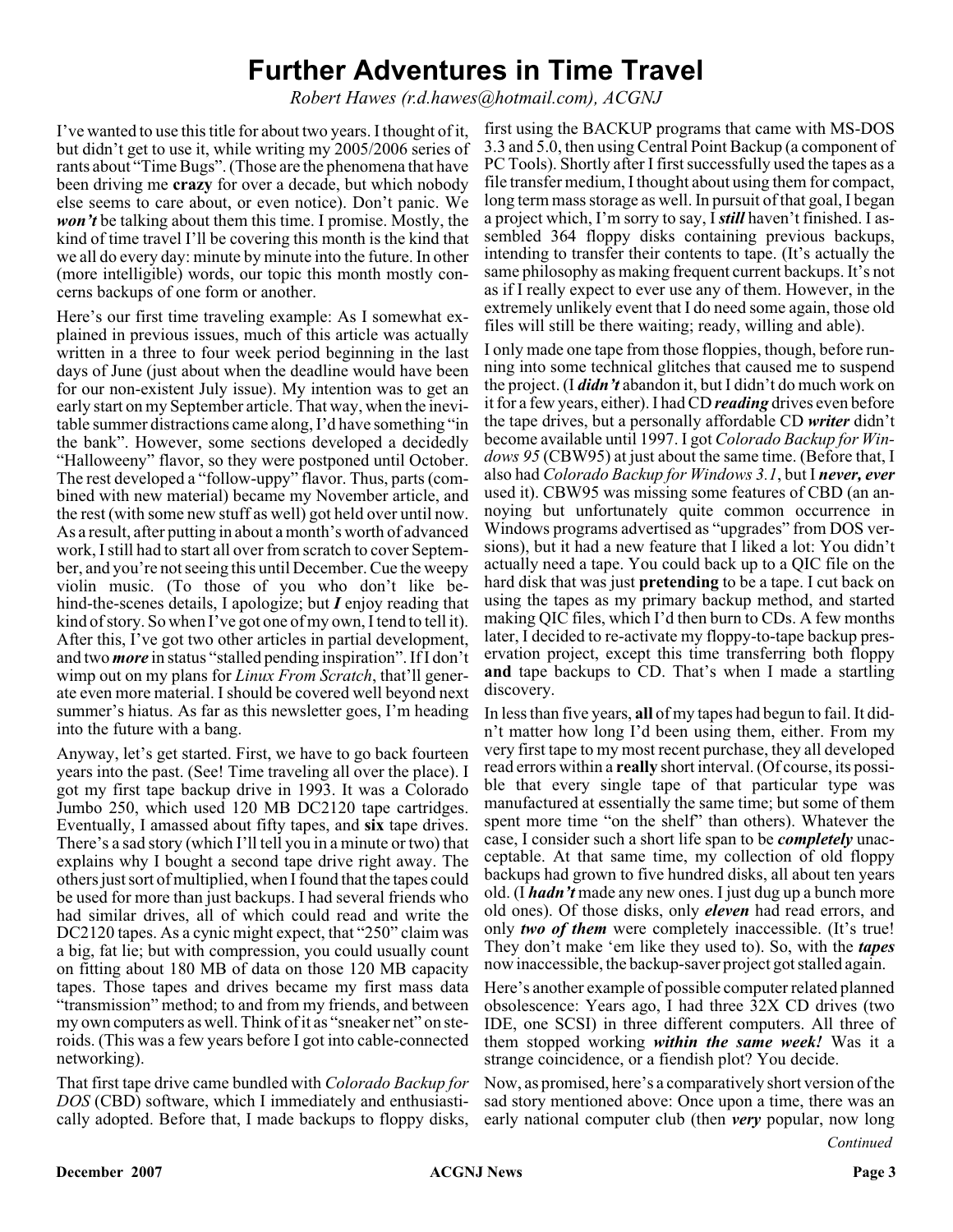## **Further Adventures in Time Travel,** *continued*

gone). Over the years, they had assembled a library of about a thousand floppy disks containing freeware and shareware programs, split fairly evenly between CP/M and DOS. They sold those disks by mail, but members who brought their own blank floppies to local chapter meetings could make copies for free. In the late eighties, when data CDs began growing in popularity, the national chapter decided to make (and sell) a CD of that library. Since many of those floppies were 360 KB, all of them would have fit on one single CD. They began the CD creation process by consolidating those floppies onto hard disks, and as a precaution, they got a tape drive to back up the hard disks. Unfortunately, their headquarters were in San Francisco, and San Francisco had an earthquake. They lost all their hard disks and they lost their tape drive; but their backup tapes survived. So they got a replacement tape drive, and tried to restore their data; but the new drive couldn't read *any* of their tapes. (Nowadays, many so-called backup programs don't even bother to include a "compare" function; but their particular backup software had it, and they'd used it. Therefore, they *knew* that those backup tapes had been good when made). So they took the problem to the tape drive manufacturer. They were told that the head on their *first* drive must have been out of alignment. The manufacturer would have gladly fixed that error by re-aligning the old tape drive's head, but absolutely flat out *refused* to try to adjust the new drive's head to read the existing tapes. So: no restored files, no CD, and (eventually) no club.

The moral; "When creating removable media, always be sure that your results can be read by an entirely separate device; *not* just by the unit that produced them". I've heeded this warning for my Jumbo tape backups, then for CD reader/writers, then for DVD reader/writers. I've actually had some instances where a CD or DVD created by one drive couldn't be read on another, so I consider this advice to be *very* well taken.

A corollary second moral (based on my own experience with backup tapes) would be; "Before you make backups, find out just how long your backup media is likely to last". I'd heard that optical media were supposed to be more-or-less eternal. Since CD/DVD disks are optical media, I thought I was all set this time. I should have known better. It seems that many of the blank CDs and DVDs being sold today can begin to fail due to corrosion in as little as *two years*. Wow! Talk about planned obsolescence; and to think I considered a five year tape life span bad. Quoting myself (from my November, 2005 article *Much Ado About A Bad Ethernet Cable*): "There is no quality. There is only price". Even though it was my own idea, I really *hate* this little bit of homespun philosophy; but more and more these days (quoting Walter Cronkite's famous tag line from over a quarter century ago): "That's the way it is".

I've quoted computer columnist Jerry Pournelle, too (in my April 2006 article*Paranoid Computing Revisited*). Currently, he has a Web site, featuring a blog and a lot of other things (*[www.jerrypournelle.com](http://www.jerrypournelle.com)*). Jerry generates more material now, but I find that I'm reading him less often. No matter how interesting the topic may be, reading stuff from a computer screen is just **not** as relaxing as reading a column in a magazine.

Maybe someday it will be, but *not yet***.** Whatever. One thing he does now that he couldn't do before is publish questions from his readers. Sometimes, Jerry knows the answer himself, but often he hands it off to his group of "Advisors"; the people he turns to when *he* has a technical problem. The third letter in Jerry's "Mailbag" for March 19, 2007, from a person identified only as "Sean", concerned CD R life spans. Advisor Robert Bruce Thompson replied; "All Taiyo-Yuden disks are first rate. Verbatim in the past has relabeled some garbage disks, but in the last few years they've been selling only first rate disks (8X ones labeled MCC003 and 16X ones labeled MCC004 are completely reliable)". Advisor David Em noted that Delkin makes gold CDs and DVDs they claim will last 100 - 200 years. David then said that he uses portable hard disks for his own backups. Jerry concluded by saying; "On Bob Thompson's advice given me a good dozen years ago I have looked for and bought Taiyo-Yuden and Verbatim media rather than the el cheapo specials one sees in bins near the checkout line".

If you want to see the complete letter and all replies, follow this link (remember, it's the **third** letter):

*[www.chaosmanorreviews.com/open\\_archives/jep\\_20070319\\_mail.php](http://www.chaosmanorreviews.com/open_archives/jep_20070319_mail.php)*

As part of his reply, Thompson included some links to his own Web site. There (his "Daynotes Journal" for the week of 12 June 2006), he displayed the results of tests he performed, and named the brands that *nobody* should *ever* buy. Here are direct links:

#### *<http://www.ttgnet.com/daynotes/2006/2006-24.html#Mon>*

#### *<http://www.ttgnet.com/daynotes/2006/2006-24.html#Fri>*

Now, I should point out that if you do a web search, you'll get many results that just cite the 100-200 year figure mentioned above, and don't bring up the sub-standard disk problem at all. In my opinion, the authors of those sites have their heads stuck firmly in the sand. When quality isn't a consideration (as it's definitely *not* these days), the cheap junk *always* drives out the good stuff. Just ask all those people who recently bought toys that were covered with lead paint, made in (country of origin deleted due to fear of lawsuits and/or nuclear weapons).

*Continued* In the end, all I really have is my own personal experience. In the ten years since I got my first CD writer, I've produced about 200 data CDs. Right after I made each and every one, I did a complete binary comparison test on a different (usually read-only) CD drive. That took *a lot* of extra time, but I consider it to have been worth it, because I've turned up several "bad burns" over the years. So far, of those 200 disks that I made myself, only *one* that passed its initial quality tests has now turned up bad. Just a few months ago, when I tried to get some old data off of it, I got read errors. That CD was created on September 5, 1999. It was definitely accessed several times after that, but probably not often after 2001. Thus, I can't say how much longer than two years it lasted, but it definitely didn't last more than seven. Considering the current spate of computer-related lawsuits, I can't in good conscience put the club or myself in jeopardy by publishing the manufacturer's name. (I don't think this particular corporation has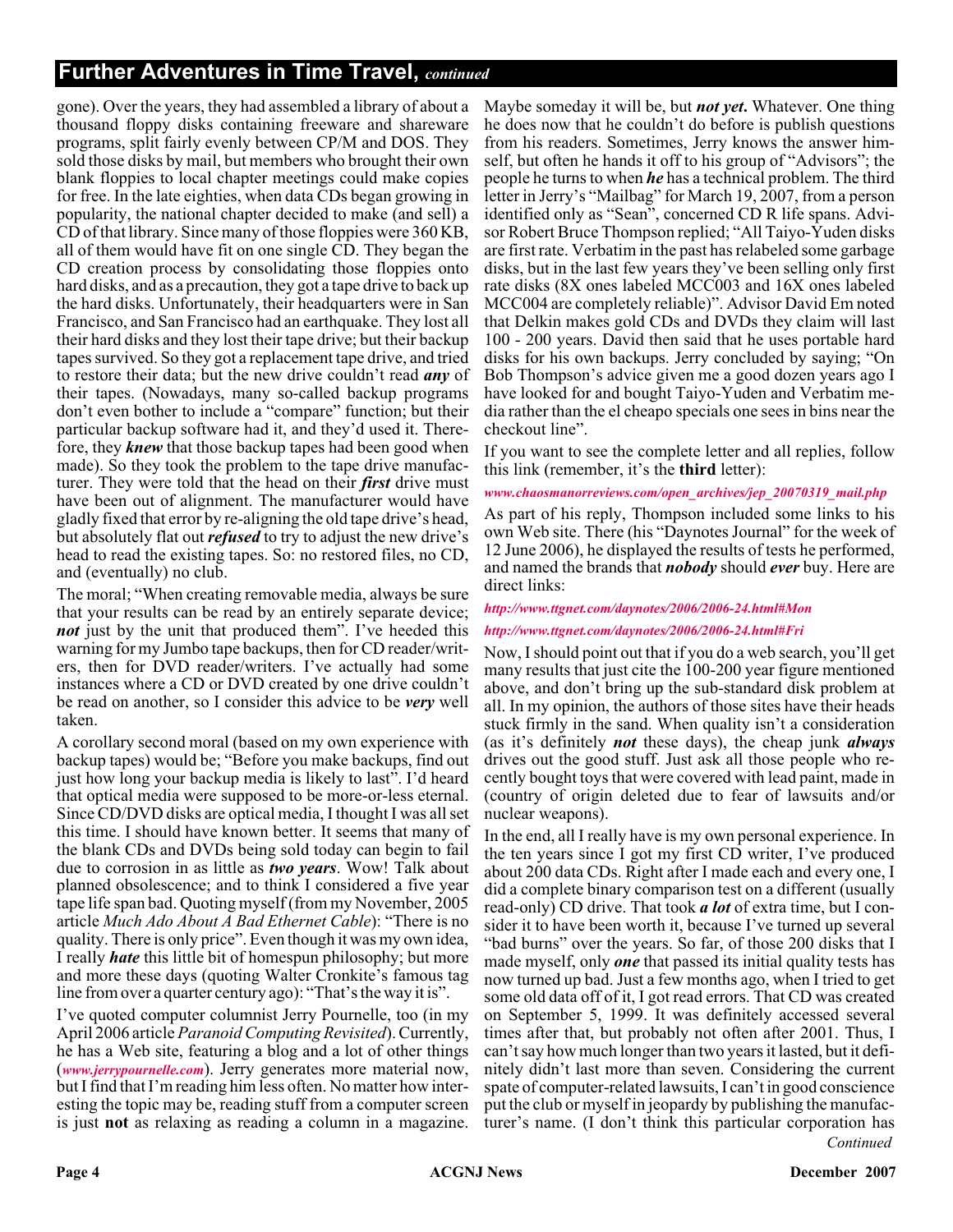## **Further Adventures in Time Travel,** *continued*

nuclear weapons; but hey, you never know). So I've had one now-bad CD that possibly lasted longer than the DC2120 tapes, but not *nearly* as long as the vast majority of my old floppy disk backups.

Like David Em above, a lot of people seem to be using portable hard disks these days. Unfortunately, my own experience casts a pall over that idea, too. One of my hard disks (manufactured, according to its label, on February 18, 2002) just recently succumbed to the "click of death" (and it took my new "semi-permanent" Ubuntu Linux installation with it). An only slightly more than five and a half year life span like that doesn't bode well for the use of hard disks as a long-term backup medium, either.

In his "wrap-up" to the link above, Jerry Pournelle speculated that, in this case, the Library of Congress is the closest thing that the US government has to an official arbiter of quality. Unless they settle on a verifiably rugged standard for long-term digital storage, then use their considerable purchasing power to enforce it by buying *only* devices and media that meet such a standard; Jerry thought (and I reluctantly agree) that there's probably not much anybody else can do except try the best they can to buy only the good stuff.

As a pessimist might expect, of the thirty-two unused CD-R, twenty-four unused DVD+R and forty-six unused DVD-R disks I currently have on hand, *not one* of them is from a Thompson-approved brand. At least, none of them is from a "complete garbage" brand, either. I searched the Internet for Delkin disks, and found that their "Archival Gold" CD-R disks cost from \$1.63 to \$2.40 *each*, while their "Archival Gold" DVD-R disks cost from \$2.97 to \$3.40 each. (Both prices vary due to where you buy them, as well as how many you buy at a time). They also sell "Archival Gold Scratch Armor" DVD-R disks at \$3.42 to \$3.80 each. They don't seem to sell DVD+R disks of *any* kind. When I finally get my "home movie to DVD" system set up, I'll probably buy those Scratch Armor DVDs; but for CDs and data DVDs, I'll have to go with Taiyo-Yuden or Verbatim. They cost about the same as all the other brands (which I'll *never* be buying again).

Generally speaking, I don't like to impart "bad news" without at least suggesting the possibility of some "good news" as well. So just before I submitted this article to the newsletter, I did a search for CD and DVD sales on *[www.pricewatch.com](http://www.pricewatch.com)*. Ever since I "discovered" that site in 2000, it's been my main source for comparison prices. This time, rather than prices, I was looking for reliable sources; and Pricewatch provides some dealer information as well. Here are the best four Verbatim sources I found, listed in descending feedback order. Unfortunately, only the last two also stock Taiyo-Yuden disks. The only other Taiyo-Yuden sources I turned up had even less positive feedback, so I left them out. I haven't listed prices or quantities in stock either, since that information can change from day to day.

*Unity Electronics, Inc. <http://www.unityelectronics.com/>*, (Union City, CA) 510-475-0400

Verbatim CD-R, CD-RW, DVD+R (No Taiyo-Yuden) On Pricewatch since 10/3/2001

93% positive responses from their last 107 feedbacks

Computer Giants *<http://www.computergiants.com/>* (New York, NY) 800-905-9885

Verbatim: CD-R, CD-RW, DVD-R, DVD-RW, DVD+R, DVD+RW (No Taiyo-Yuden)

On Pricewatch since 6/15/1999

80% positive responses from their last 210 feedbacks

CDrDVDrMedia *<http://www.cdrdvdrmedia.com/>* (City of Industry, CA) 888-813-5667

Verbatim: CD-R, CD-RW, DVD-R, DVD-RW, DVD+R, DVD+RW. Taiyo-Yuden: CD-R, DVD-R, DVD+R

On Pricewatch since 5/1/2002

73 % positive responses from their last 123 feedbacks

Yesbuy.net *<http://www.yesbuy.net/>* (Baldwin Park, CA) 626-480-1868

Verbatim: CD-R, DVD-R, DVD+R. Taiyo-Yuden: CD-R, DVD-R, DVD+R

On Pricewatch since 2/25/2000

69% positive responses from their last 297 feedbacks

Unfortunately, while I found some Delkin electronic equipment sales, Pricewatch had no current or recent Delkin CD or DVD transactions listed. Fortunately, the company will still sell directly to the public. (Their Website does have a *Find a Retail Store* link, but it's still "under construction"). Note that the following information came from them, *not* from Pricewatch.

Delkin Devices, Inc *<delkin.com/products/archivalgold/index.html>* (Poway, CA) 800-637-8087

Archival Gold CD-R and DVD-R (no DVD+R) disks Additional Scratch Armor (SA) protective layer available

In business since 1986

Price list (as of this writing, *not* including shipping):

- CD-R 100/\$173.99 (SA: \$224.99)
- CD-R 25/\$49.99 (SA: \$63.99)
- CD-R 16/\$47.99 (SA: \$59.99)
- CD-R 10/\$25.99 (SA: \$29.99)
- DVD-R 100/\$309.99 (SA: \$354.99)
- DVD-R 25/\$79.99 (SA: \$95.99)
- DVD-R 16/\$69.99 (SA: \$79.99)
- DVD-R 10/\$35.99 (SA: \$39.99)

Note that I personally have *never* bought *anything* from *any* of the above sources. All of them have been in existence for at least five years, but that doesn't necessarily mean much. They're listed here only for your information, and absolutely *not* as any form of recommendation. If you're contemplating buying stuff on the Internet, you should definitely do your own research. You really need the "Force" to be with you, because whatever emasculated watchdog agencies may still exist probably won't be.

*Continued*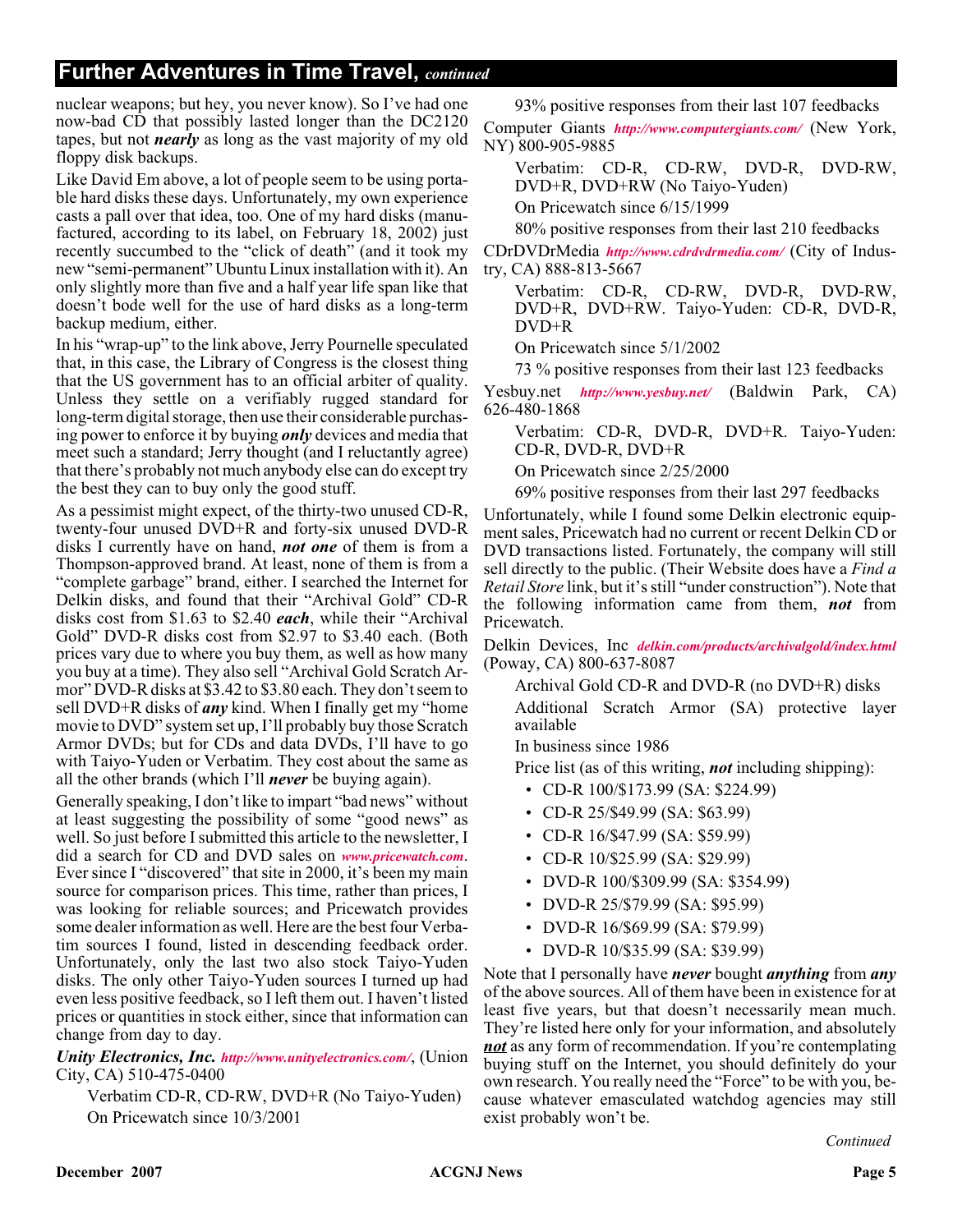## **Further Adventures in Time Travel,** *continued*

That's about all I've got at the moment on backup media. Next month, we'll look at some contemporary backup *programs*. See you then.

#### APPENDIX I: ANSWERS TO TRIVIA QUESTIONS:

First of all, don't think that I'm a Three Stooges fanatic. Like Bugs Bunny cartoons, they're a fond memory from my childhood; but until recently, I hadn't watched any of their films for a *long* time. Last month, I took what would probably be my only chance to publish my trick trivia question about their names. To make sure I had my facts straight, I made a relatively quick Internet search. In just a couple of hours, I'd cut-and-pasted almost five thousand words into a temporary text file, *all* of which I thought worth repeating. In a painfully heroic process, I trimmed it down to 2,824 words; which is *still* a*whole lot*, especially for the newsletter of a technical association. My excuse: I dug up all this stuff while surfing the net, so it *is*, in fact, computer related. Much of my information came from The Three Stooges Official Website (*[www.threestooges.com](http://www.threestooges.com)*), but by no means all of it. There are other Stooge sites, plus there are sites dedicated to just about every other name I'll be mentioning below. Even if you're not a Stooge fan, I think you'll find this interesting.

We'll take question two first (because the answer is easier and shorter): **Were there ever Four Stooges?** Yes, sort of. In the Columbia short Hold That Lion (1947), Curly makes a cameo appearance as a sleeping passenger on a train, doing his famous Stooge Snore. He says no lines, and hardly moves at all. This is the only Stooge short in which brothers Moe, Curly and Shemp appear together (and Larry too, making four Stooges on screen). It's rumored that Curly also filmed a scene for Malice in the Palace (1949), playing a chef; but if so, it was left on the cutting room floor. (I already knew about the first scene, though I'm not sure from where. I found the second scene on the Internet).

Now for question one: **What were the eight names of the six "Three Stooges"?** The trick of this question is that it refers to Stooge names as listed in end credits (and end credits *only*). Around thirteen years ago, while watching PBS (of all places), I discovered the seventh name. That led to my original version: What were the seven names of the six "Three Stooges"? Then, just a few months ago, while watching a borrowed Stooges DVD during a fit of nostalgia, I discovered the eighth name. Those of you familiar with my previous articles shouldn't be surprised that I'll now blather on and on endlessly before I actually tell you those names. The standards I've used for my selections are arbitrary and totally my own, but I'm not just picking nits. I won't accept anything that I don't consider to be distinctly different. For instance, Curly Joe DeRita, Curly-Joe DeRita, Curly Joe and Joe DeRita are obviously just minor variations, so they all count as only *one* name. For a brief, exhilarating moment, I thought I'd found a ninth name when I discovered that Curly had been spelled "Curley" on early marquees and in the opening titles of the first 14 Columbia shorts (from Woman Haters through Half-Shot Shooters). However, I rejected it for three reasons: It's **not** in the end credits, it sounds **exactly** the same, and it's basically just a typo. So my list of names remains at eight.

Let's start out with brief biographies of the six universally acknowledged "Three Stooges":

**Moe Howard** was born Moses Horwitz, although he also used the name Harry Moses Horwitz. He died on May 4, 1975 at the age of 77. Moe and Helen (his wife of almost 50 years) had a daughter, Joan and a son, Paul.

**Larry Fine** was born Louis Fienberg. He suffered a stroke in 1970, during the filming of "Kook's Tour" (which was never officially released), and didn't perform again. He died on January 24, 1975, at the age of 72. Larry and his wife Mabel had a son, Johnny and a daughter, Phyllis.

**Curly Howard** was born Jerome Lester Horwitz. He suffered a stroke in 1946 during the filming of his 97th Three Stooges comedy, "Half-Wits' Holiday" (released in 1947). In his last years, he suffered a long series of further strokes. He died on January 18, 1952, at the age of 48. Curly and his second wife, Elaine had a daughter, Marilyn. He and his fourth wife (and widow) Valerie had a daughter, Janie.

**Shemp Howard** was born Samuel Horwitz. On November 23, 1955, he had a sudden heart attack while riding in a taxi and was dead at the age of 60. He and his wife Gertrude had a son, Mort. The Three Stooges Official Website lists 42 films in which Shemp appeared on his own. There are probably more.

**Joe Besser** (his real name) was a close personal friend of Shemp. He died March 1, 1988 at the age of 80. He and his wife Erna apparently had no children.

**Curly Joe DeRita** was born Joseph Wardell. (DeRita was his mother's maiden name). He died on July 3, 1993 at the age of 83. He and his wife Jean apparently had no children

Just to be perverse, I'm going to continue by detailing all the names that I'm *not* counting, beginning with the original Stooge-master himself. Ted Healy was born Charles Earnest Lee Nash, and died December 21, 1937, at the age of 41. He and his second wife Betty had a son, John Jacob, born on the night Ted died. (Just to confuse future historians, his first wife was named Betty, too). I'd always thought that his split with boyhood friend Moe was acrimonious, but apparently the story wasn't that simple. Two days before his death, Ted had been in touch with Moe's wife, Helen, updating her on Betty's condition. It's said that Moe, who was known for never showing his emotions, collapsed in tears when told of Ted's death. He was on a public phone in New York City's Grand Central Station at the time, and wasn't able to explain why he was crying until after Larry and Curly had helped him onto their train. Remember that, although they made a few film appearances, Ted Healy and His Stooges were primarily a *stage* act, often doing several shows each day. This was during the great depression. Everybody had to get work wherever they could, and their friends (if they really *were* friends) helped out as much as they were able. Over the years, Healy used a lot of replacement stooges, whenever one of his regulars (especially Shemp) was off working elsewhere. Ted died just as preview audiences were acclaiming his performance in the Warner Brothers film Hollywood Hotel (1937). If he'd lived, it's quite possible that he might have worked with the Three

*Continued*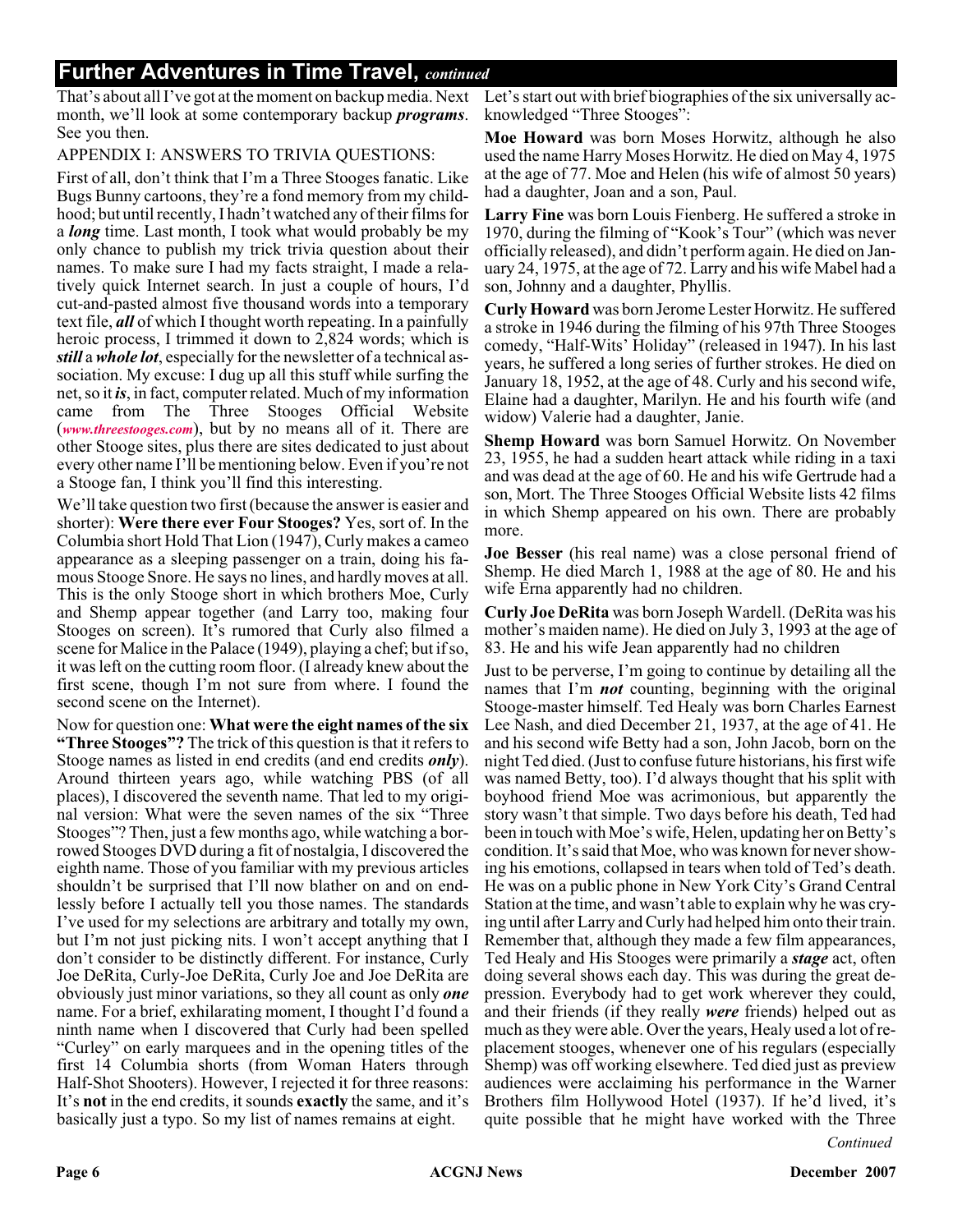Stooges again, though no doubt with different billing. In their filmed appearances together, Ted was always the boss and/or straight man, *never* one of the Stooges.

The second name I'm *not* counting is Joe Palma (born Joseph Provenzano), who probably died on August 15, 1994, at the age of 89 (some sources list a different date). He was married to Marjorie Ann Ries for more than 50 years, but apparently they had no children. Palma played bit parts and/or did stunt work in virtually all the Stooge comedies of the 1940s and early '50s. He has a somewhat valid claim to "Stoogehood" because he doubled for Shemp in four 1956 shorts, filmed from the back or with his face obscured by props. That's right! Shemp starred in four of the eight comedies that the Three Stooges released in 1956 *after* he had died. (Too bad I couldn't work that ghostly tidbit into my "Halloween Issue" in October). Those four films were all re-makes of previous shorts, using stock footage of Shemp wherever possible; but Palma *did*, in fact, appear on film in each one, playing the third Stooge. Shemp's official successor (Joe Besser) didn't come in until the 1957 releases (many of which were actually made in 1956). For the purposes of my trivia question, I reject Palma's claim because he **wasn't** listed as a Stooge in the credits. Others have rejected him because he was just imitating Shemp, not projecting a Stooge personality of his own.

The third name I'm *not* counting is Emil Sitka (born Emil Josef Sitka), who died on January 16, 1998, at the age of 83. He and his first wife Donna had seven children. Emil worked as a character actor with *all six* Three Stooges in dozens of their films over more than twenty years, and he also appeared as straight-man for Moe, Larry and Curly Joe in thirty-nine live-action opening/closing sequences produced for "The New Three Stooges", a 1965/66 made-for-TV cartoon series. (Each sequence was used as a wraparound on four different cartoons, for a total of 156 cartoons). Emil actually *was* proclaimed by Moe as the Official "Middle" Stooge, succeeding Larry. (His character, "Harry" was conceived as being extremely conscientious, to the point of ridiculousness). Publicity photos of Emil with Moe and Curly Joe were released. Some still survive. Unfortunately, Emil never got to be a Stooge on film, because Moe died just as shooting was scheduled to begin. I'll have more to say about this last Three Stooges movie later on. For the purposes of my trivia question, I'm rejecting Emil's claim *only* because he was never listed as a Stooge in a finished film's credits.

The fourth and fifth names I'm *not* counting are two show-business veterans who (after Moe and Larry died) made a few on-stage public appearances with Curly Joe, billing themselves as "The New Three Stooges" (recycling the cartoon series title). Paul "Mousie" Garner, who died August 8, 2004 at the age of 95, had a long and varied career. He'd worked as a pinch-hitter for Ted Healy in the "good old days", where he frequently performed with Moe and Larry when Shemp was unavailable. Frank Mitchell, who died January 21, 1991 at the age of 85, was also a popular slapstick comic in the halcyon days of vaudeville. He'd worked all over the place, as a single or half of a duo. My far-from-exhaustive

Internet search couldn't document a connection with Ted Healy, but who knows? For the purposes of my trivia question, these two are also rejected because they were never credited on film as Stooges.

The sixth through fifteenth names I'm *not* counting are ten of the *eighteen* men identified as Stooges in the book "The Three Stooges: The Triumphs and Tragedies of the Most Popular Comedy Team of All Time", by Jeff Forrester, Tom Forrester and Joe Wallison. The authors obviously did a lot of painstaking research; but for the purposes of my trivia question, I've rejected *all* ten names (Jimmy Brewster, Dave Chasen, Dick Hakins, Kenny Lackey, Red Pearson, Bobby Pinkus, Freddie Sanborn, Jack Wolf, Lou Warren, and Sammy Wolfe). They may have been Ted Healy's Stooges, but none were ever credited on film as one of the Three Stooges. Interestingly, the other eight names the book lists are the six Official Stooges, plus Mousie Garner and Frank Mitchell. The authors either missed or rejected Joe Palma and Emil Sitka, the *only* men I'd consider to be (by any criteria) possibly legitimate heirs to "Three Stoogedom".

*Finally*, here are the names I *do* count: Jerry Howard and Jerome Howard. Now you see the trick. Both are variations of Curly's real name. So, why do I accept these as two **different** names, when I rejected "Curley" above? Because they **were** used in end credits, they **don't** sound exactly the same, and they're **not** typos. Besides, his nickname was Babe, *not*Jerry. Furthermore, each billing was a conscious choice made (about a dozen years apart) by Curly; at the beginning of his movie career, and at the end.

At the start of his career, Curly was sometimes credited as Jerry Howard, and sometimes just as Howard (of Howard, Fine and Howard). I don't count Howard (considering it to be just a shortened version of Jerry Howard), but Jerry is my seventh name. I discovered it by accident thirteen years ago, while watching (on my local PBS station's "classic movie night") a film featuring a cameo appearance by Ted Healy and His Stooges. During my recent Internet search, I found quite a few Jerry listings, but no plot synopsis to match my (now faint) memory of what I saw all those years ago. None of the various film databases I found are guaranteed to be complete, so maybe whatever I saw just hasn't been listed yet. In any case, I found more than enough instances to prove my seventh name. Here, in release (but not necessarily production) order, are **just four** of the movies in which Curly is credited as Jerry Howard:

Dancing Lady (1933): With Ted Healy, Moe and Larry. Fugitive Lovers (1934): With Ted Healy, Moe and Larry. Roast-Beef and Movies (1934): Appearing by himself. Jailbirds of Paradise (1934): Also featuring Moe (but not Larry).

(Note: Fugitive Lovers is the last film of the Stooges with Ted Healy).

The DVD I recently watched; Swing Parade (1946), starred Gale Storm as a singer trying to break into show business, and featured many musical performances (hence the title). Moe,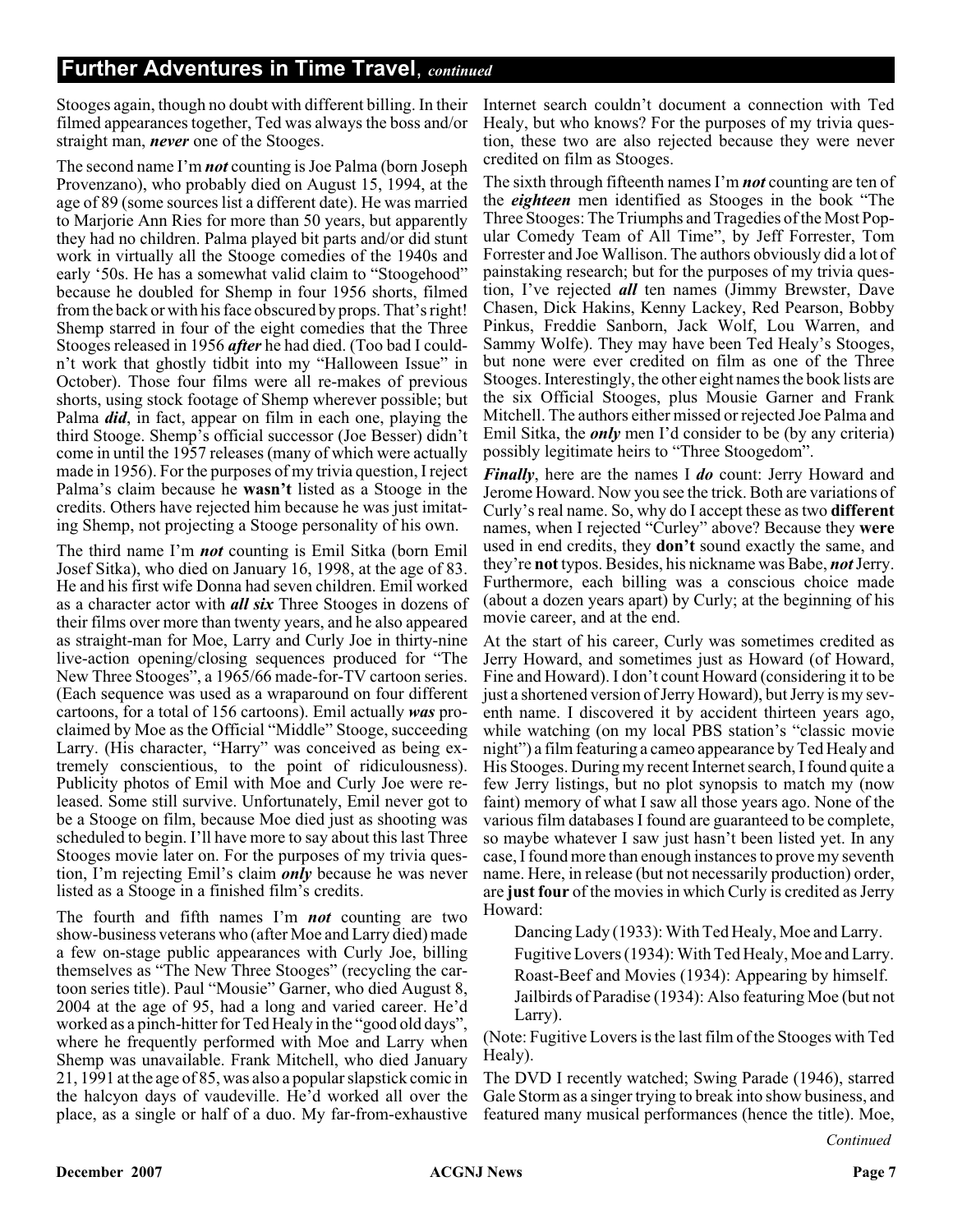# **From The DealsGuy**

*Bob (The Cheapskate) Click, Greater Orlando Computer Users Group*

#### **\*I'm Excited About My New Toys**

We wanted a GPS device with a 4.3" screen (diagonally), and with better features. We finally chose the Garmin nuvi 660 because it announces your next turn (street name) well before you will turn, and again just before you actually turn. It has a bright screen and includes traffic reporting capabilities without purchasing an FM traffic adaptor, which is in the DC cord you get with it. 90 days of traffic reporting is activated when you register it, but after that, you must subscribe (\$60 year).

The nuvi 660 includes Bluetooth technology for hands free use with your Bluetooth cell phone. MP3 file use is also included and it has an SD slot. It will also talk through your car radio. The 4.3" screen is easier to see and it was on sale for \$599 at BJ's Wholesale. I could have done much better on the Web, but I preferred to buy it locally for the ease of returning it if I so desired. A friend returned four before he settled on the Mio he kept. So far, we are satisfied in spite of two curious anomalies in the mapping that we encountered. MapQuest had given us worse in the same areas. I ordered a free CD to update the maps, but I'll have to pay for updates in the future.

Another new toy; a Kwikset Biometric Smart Lock, is for our house door. The last few years we used a Kwikset pushbutton lock that we could press the buttons for a preset code and it automatically unlocks. Great if you can't find your key. You can also use your key. We were happy with the ease of use, but along came the Kwikset biometric lock. Simply slide your finger across the sensor for it to automatically unlock.

It looks like a conventional lock on the outside, but with a small fingerprint sensor sticking down from the key cylinder housing. It is powered by four AA batteries and fingerprint data is stored in flash memory. It also works with a key. The interior lock housing is larger, containing batteries, electronics and the Lock's programming screen. It can store over 50 different fingerprints and the lock administrator can limit privileges of any fingerprint to a certain time of day, and even a day of the week; and can make another user also an administrator. Any stored fingerprint data can be deleted or neutralized. A great feature of any Kwikset Smart Key lock is *Continued*

# **Further Adventures in Time Travel**, *continued*

Larry and Curly appeared as supporting players, both advancing the plot and providing comic relief. At the end, Curly was credited as "JEROME HOWARD…Curly". Nobody really knows why Curly was billed this way; but at that point in the Stooges' career, it couldn't have been a studio mistake. It had to have been *his* choice. One theory advanced by fans is that he suspected this might be his final full-length feature film appearance (it was), and he wanted to see his real name "up in lights" just once. Of course, he couldn't have known that he'd soon suffer a debilitating stroke. However, in his last few Columbia shorts, he was obviously not up to his usual standards. So it's quite possible he knew that **something** wasn't right.

Here's some pure speculation on my part: Changing an actor's name for show-business involved more than just ethnic prejudice (although that certainly played a *big* role). Prior use was also a major consideration; and there were other factors to deal with. Maybe, for some good or bad reason, the studio that released his initial film appearance decided that Jerome Howard wasn't acceptable, and changed it to Jerry Howard (possibly without even asking his permission first). It's also possible the blame goes back even further. The culprit could have been whatever authority oversaw performer identification for his stage appearances with Ted Healy. However it happened, he would have been stuck with that billing until he became well enough known as Curly Howard. As far as I can tell, he never thought of himself as Jerry. He was Babe, Curly, or Jerome.

That finally answers the trivia question, but I'm not going to shut up and go away just yet. Instead, I'll keep right on talking, about the Three Stooges movie that wasn't. The Three Stooges Official Website (*[www.threestooges.com](http://www.threestooges.com)*) is strangely reticent about the film Moe, "Harry" and Curly Joe planned to make in 1975. The Emil Sitka Memorial Website (*[www.emilsitka.com](http://www.emilsitka.com)*) just mentions that shooting was scheduled, but gives no further details. When I read that last sentence, the first thought that occurred to me was; "What happened to the working script?" (If shooting was scheduled, there *had* to have been one). I found the embarrassing answer at Wikipedia, the free encyclopedia (*[www.wikipedia.org](http://www.wikipedia.org)*), which completely explains the silence on those Stooge sites. It seems that filming went on without the Stooges, and the result turned out to be R-Rated soft-core porn.

The previous year, the producer and director had collaborated on a fairly successful T&A flick called The Naughty Stewardesses. In 1975, they wanted to do something different; a good old-fashioned slapstick comedy. It was planned to be a fond throwback to the kiddy matinee westerns of the 1930s, and to the B-pictures of the 1940s. In addition to the reconstituted Three Stooges, they assembled a cast of screen veterans, including Yvonne DeCarlo, Don "Red" Barry, and the two surviving members of the Ritz Brothers.

Perhaps, if Moe hadn't died, the film might have come out as originally conceived; but when the Stooges suddenly disbanded, the Ritz Brothers were promoted as replacement leads. Unfortunately, to put it as kindly as possible, they just weren't up to the task; and with production already started, the budget wouldn't have allowed the time needed to stop and search for alternate actors. So, to take up the slack, T&A content was added to the vintage Western theme. After going through several working titles, including The Jet Set, Texas Layover and The Great Truck Robbery; the film was ultimately released as Blazing Stewardesses (to capitalize on the Mel Brooks box-office hit Blazing Saddles).

Now we're done.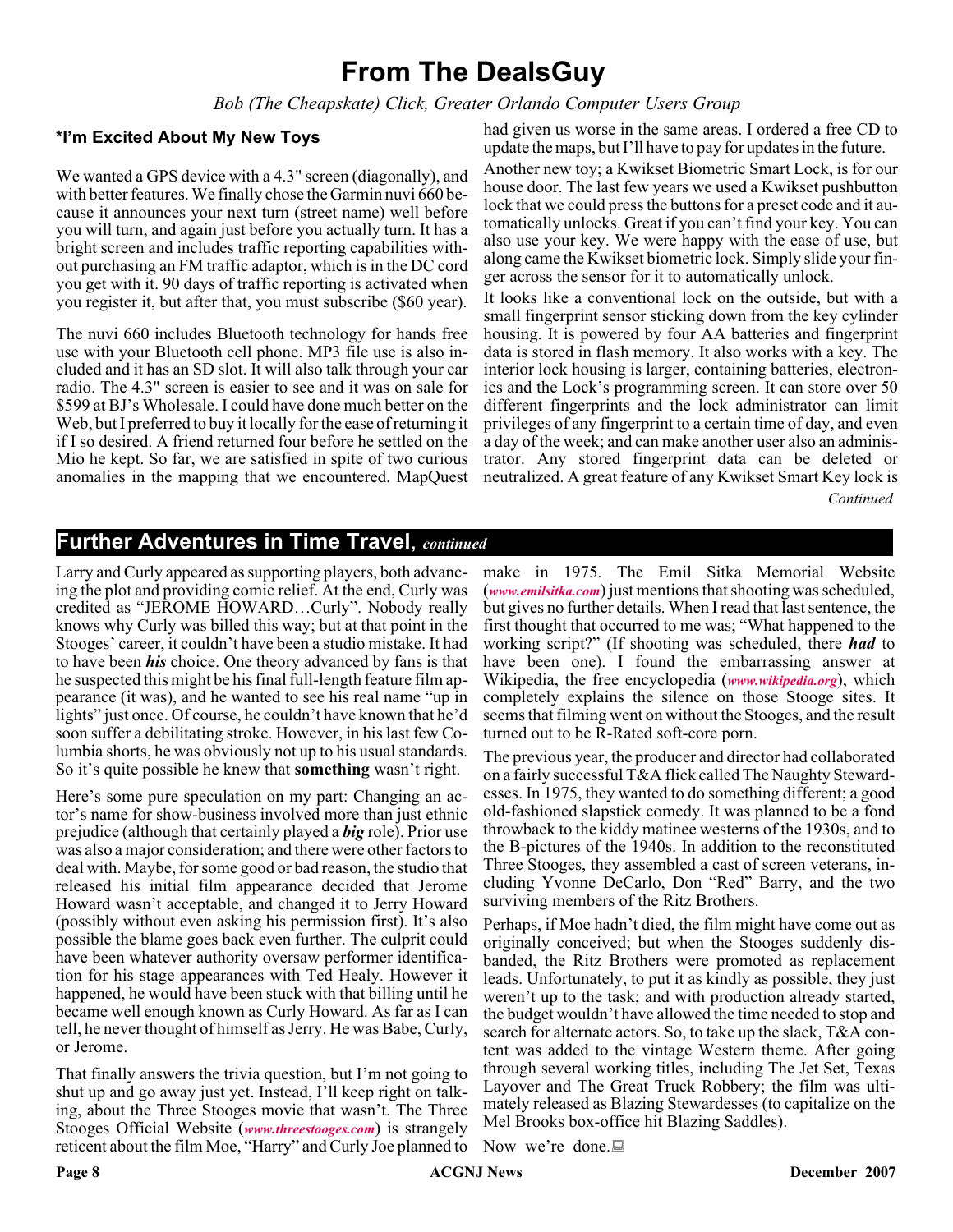that you can "re-key" the lock yourself in about 15 seconds, and without any disassembly. That worked great. It also resists criminal "bump key" methods known to defeat many locks. Many people aren't aware that a clever thief can quickly and easily defeat most door locks using the "bump key" technique. Check: *<http://www.toool.nl/bumping.pdf>* for info.

If the lock would work as advertised, we would love it for its simplicity, but that hasn't been the case. Often my finger works the first time, but not always and I must rescan several times. My wife has less success and often has to scan her finger several times, sometimes resorting to her key (and a few unkind words). Telephone tech support was little help, although we couldn't get my wife's finger to unlock it at all until after they walked me through a setting change. Her finger now works, but not consistently. Their on-line tech support feels we aren't scanning correctly, but we have tried the video's approach and some other techniques with no improvement. We purchased it at Home Depot, but it appears they will get this very unreliable item back. Their Web site tech support was a joke and the English part didn't work for me. I asked them to send a new sensor, but they said that would take at least a month. This product really tries your patience. There is an installation and programming video on the Kwikset Web site *<http://www.kwikset.com>* that makes it seem easy, but we're giving up. The price at Home Depot is \$199.95.

### **\*And A Good Time Was Had By All!**

I attended the fall conference for FACUG (Florida Association of Computer User Groups) and it was nice to see everyone. Attendance was about average for their one-day fall event with 80 attendees from 29 user groups. Central Florida Computer Society (CFCS) was host and the FACUG conference coincided with the CFCS 2nd annual Tech Fair, a two-day event featuring many great seminars and products with a host of local vendors selling their wares. The conference included breakfast and lunch and they kept you busy for the entire event, ending with a drawing for the FACUG event, and another drawing the next day at the Tech Fair. Unfortunately, the CFCS event was not well attended by their membership.

I also met APCUG president Jay Ferron and got some updated information from him. Nobody could be more positive about APCUG's future then Jay.

#### **\*Help For Cut & Paste**

Flashpaste Professional by Softvoile is a utility that lets you type a boilerplate text, save it to a mini-database, and paste it automatically into any document, e-mail, Word document, Web page, chat, etc. Just click "CTRL-U" to pop up a dialog box where you pick the auto text you need and paste it into a document. Click the "New Item" button and type in the name of the item, and then set its type to RTF or simple text. Just type the boilerplate text into Flashpaste and fill in all the fields without having to step out of the submission page several times. The record is then added to the tree of items in the Flashpaste main window."

The standard Windows clipboard keeps only the last copied text, but Flashpaste records all recently copied words, numbers and phrases allowing easy reuse and eliminating repeated copying and pasting. Flashpaste Professional helps perform a variety of tasks such as automatically inserting frequently used addresses, e-mail text blocks, HTML code snippets, words, phrases and paragraphs. Flashpaste can also create macros and strings that are either replaced or processed by an application. Using macros, you can paste current time and date, insert commands that emulate pressing the Tab or Enter keys, and more.

**AntiS**

Download Flashpaste Professional using this link *<http://softvoile.com/download/flashpastepro.exe?s=ng9>* (1.1Mb). Use the discount coupon (bcddc) for a 25% discount from the \$29.95 list price. Offer valid till Feb. 01, 2008. A 30-day evaluation copy can also be downloaded. I'm not sure if it will be a fully-working version or if they will send you a key for the trial version *<http://softvoile.com/>*.Visit their Web site for more information *<http://softvoile.com/flashpaste/?s=ng9>*.

#### **\*An Interesting Freeware!**

DVDVideoSoft Limited *<http://www.dvdvideosoft.com>* has updated its free software, Free YouTube to iPod Conversion and Free YouTube to iPhone Conversion. The software enables users to download a video from YouTube and convert it to MP4 video and MP3 audio format to play on an Apple iPod, iPhone, Sony PSP or cell phone. With a few simple steps, users can enjoy their favorite online videos without having to sit in front of the computer. Users enable Free YouTube to iPod Conversion and Free YouTube to iPhone Conversion by inserting a link into the program interface and clicking the "download and convert" button. The software downloads a video in MP4 format or audio in MP3, which can then be uploaded to a portable player or mobile phone. The program also converts a Flash video file to MP4 video format.

DVDVideoSoft has created a line of free tools: Free YouTube to iPod Converter, Free YouTube to MP3 Converter, Free YouTube to iPhone Converter, Free Video to iPod Converter, Free Video to iPhone Converter, Free Video to MP3 Converter, Free YouTube Uploader, Free Fast MPEG Cut, Free 3GP Video Converter and Free Video to Flash Converter. All programs are absolutely free and run under Windows, including Vista. They say they respect the users' privacy and there is no spyware or adware. Programs are available in different languages, ie: English, German, French and Japanese.

Besides free downloads, the site provides many tutorials and guides. For more information visit DVDVideoSoft at *<http://www.dvdvideosoft.com/free-dvd-video-software.htm>*. In addition to its software site, DVDVideoSoft runs a free On-Line Video Conversion resource VIDOKY, *<http://www.vidoky.com>*, a popular video download site.

That's it for this month. I'll have more new product announcements on my Web site (most not offering a discount). Meet me here again next month if your editor permits. This column is written to make user group members aware of special offers or freebies I have found or arranged, and my comments should not be interpreted to encourage, or discourage, the pur-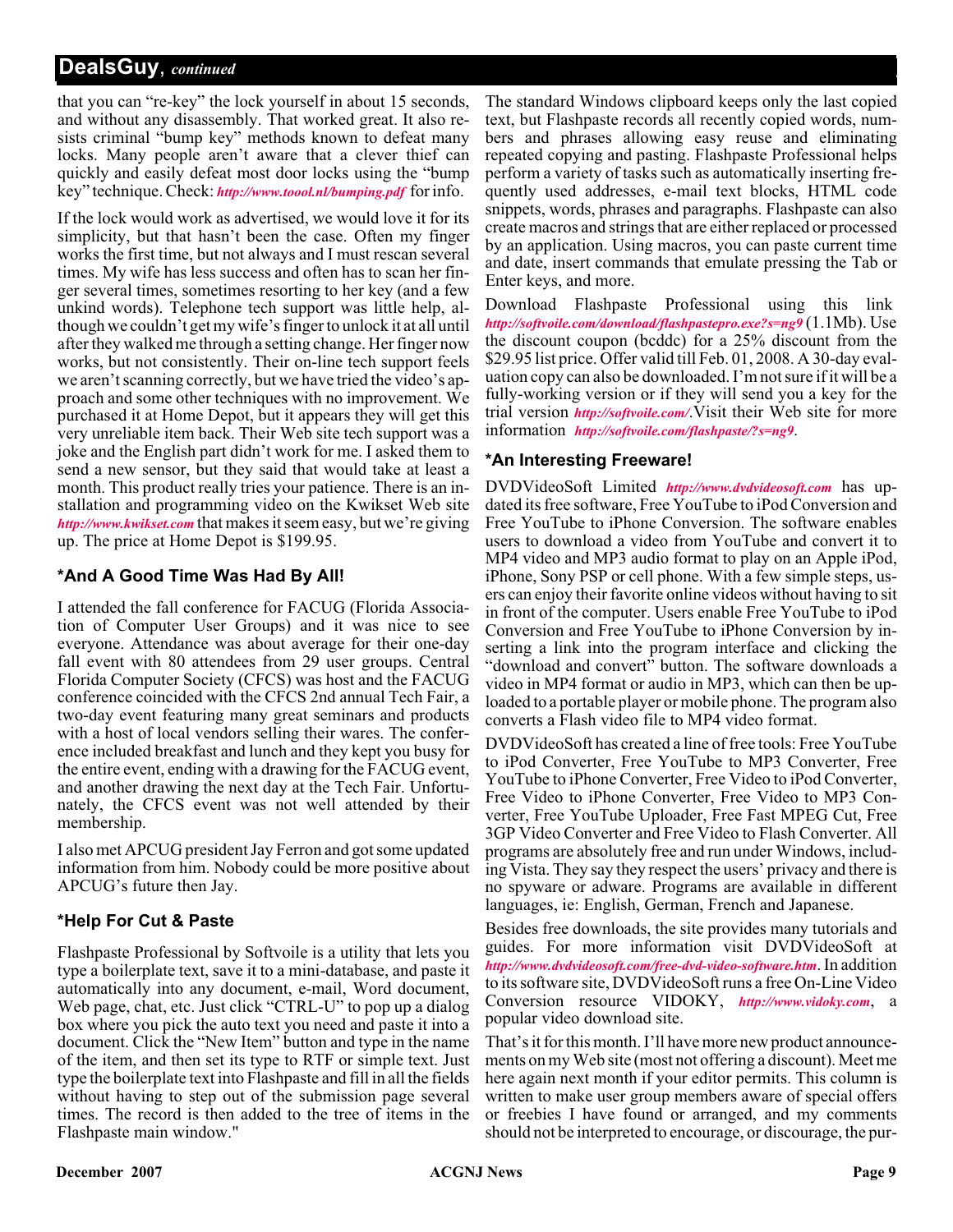# **Dufferdom: Tales from the Kingdom of the Ordinary User Of Avery, CDs, Squaring the Circle, Selected Greek Classics, Plus a Resolution**

*David D. Uffer (daviduffer(at)sbcglobal.net), Chicago Computer Society [www.ccs.org](http://www.ccs.org)*

We have all heard of the name Avery, the global leader in assorted office supplies, self-adhesive labels (but probably not yet the US Postal stamps), dividers, markers, and such. You may not have heard of Paxar, whose Monarch Division seems to be the culprit behind those wonderful price and info tags attached to clothing and other goods and hanging by tough, tiny plastic strings you cannot break or pull loose but must cut and then seek the remaining portion which is often inserted out of signt, waiting to annoy you further by scratching your skin if not removed. Well, Avery just acquired Paxar in a deal worth 1.3 billion bucks. Such is the price of the right annoyance. So Avery deserves respect, maybe even reverence if judged by revenue. It is after all the standard index referred to by more reasonably priced packs of blank labels for use in PC printers. But this user may have lost some respect for this global leader(as if they care) because of a wild, redundant search they placed in my path.

In an effort to avoid losing sight of most other users progress, I tried to catch up to a common practice in this age of proliferating digital photos. I collected some pictures taken in Greece onto some CDs, learning how to do it by trial, error, and reading instructions when desperate. Results were impressive. Buoyed up by approaching the League of the Big Guys, I wondered why their handwritten CD content titles were so curt and scruffy when labels were available to display more readable and detailed information. A single label might conceivably cause imbalance problems as a CD revved up its speed as the drive's internal laser moved to the outer tracks. But a pair of properly placed labels could offset each other for

a smoother spin. OK, two labels could also display more information than one, fine. But Avery makes these disk-shaped labels with the core hole to cover the entire disk and display anything the user wants to fit in the still larger space, even graphics. Finer, better. Big league catchup.

Beset by pride and hope of grandeur, I bought a set of holey Avery disk labels. Swallowing my pride, I looked at the instructions. Those that came with the labels explained the technique for correctly applying the label to the disk, center holes exactly aligned. Neat. The package and online directions, showing an imprinted disk, said to use an indexed template, Avery's # 8931 or 5931, in *Word* or *WordPerfect*. Each had 2 variants, CD face and CD case. AlI I wanted at the time was the round disk face, maybe later for the almost square disk case label if I wanted to venture further. But, in actual use, all the templates allowed was an image without a central hole. Worse still, all the patterns for the circular disk were square.

OK, so maybe Avery wants users to use Avery's printing software. It is available online, for free. So they claimed. A slightly larger version with more graphics is also offered for sale. Both would do at least some graphics as well as a blank face for imprinting just text. So they claimed. I'll spare you the details of repeated and finally successful attempts to secure the software. Guess what. It was the same as what I found earlier online. I could print text all over a solid square to go onto a holey disk. A square on top of a circle. Not right. No help.

*Continued*

# **Back Issues Needed**

The editor is attempting to build a CD containing all issues of ACGNJ News in pdf format, but our collection is incomplete. We're hoping some faithful reader has been hoarding them and will be willing to lend them to us just long enough to scan them. We promise to return them quickly. Thanks Joseph Gaffney, who loaned his collection for scanning. Below is a list of what we still need.

1985: June, July, August, September

1984: August

1976: January, February, March, April (pamphlet-size booklets)

1975: All issues except #1 (June). These are also pamphlet-size booklets.

If you can supply any of these missing issues (or scanned images or good clear copies), please contact the Editor by email (*[bdegroot@ptd.net](mailto:bdegroot@ptd.net)*). Those who supply missing issues will receive a free copy of the resulting CD as our thanks for your help.  $\Box$ 

| <b>Advertising Rates</b>                             |                                    |       |                                                                            |
|------------------------------------------------------|------------------------------------|-------|----------------------------------------------------------------------------|
|                                                      | Rates                              |       | Specifications                                                             |
| Full page                                            | $7" \times 10"$                    | \$150 | Published monthly except July and<br>August                                |
| $2/3$ page                                           | $4\frac{1}{2} \times 10$           | 115   | Closing date: 1st of preceding<br>month. Ex: Apr 1 for May                 |
| $1/2$ page                                           | 7 x 5<br>$3\frac{1}{2} \times 10$  | 85    | Black & white only on white un-<br>coated offset stock                     |
|                                                      |                                    |       | Non-bleed                                                                  |
| $1/3$ page                                           | $2\frac{1}{4} \times 10$           | 57    | Printed by sheet fed offset                                                |
|                                                      | $4\frac{1}{2} \times 7\frac{1}{4}$ |       | Halftone screen: 120                                                       |
| $1/4$ page                                           | $3\frac{1}{4} \times 5$            | 50    | Negatives rightreading, emulsion<br>side down.                             |
|                                                      | $2\frac{1}{4} \times 7$            |       | Halftones/photos \$10 extra                                                |
| $1/6$ page                                           | $2\frac{1}{4} \times 5$            | 35    | Ads must be camera ready                                                   |
|                                                      | $4\frac{1}{2} \times 2\frac{1}{2}$ |       | Send check with copy, payable to<br>ACGNJ Inc.                             |
| $1/8$ page                                           | $3\frac{1}{4} \times 2\frac{1}{2}$ | 30    | Material should be sent to ACGNJ,<br>PO Box 135, Scotch Plains NJ<br>07076 |
|                                                      | 25<br>Business card                |       | For further information contact                                            |
| 10% discount for 3 or more<br>consecutive insertions |                                    |       | Frank Warren, (908) 756-1681,<br>kb4cyc@webwarren.com.                     |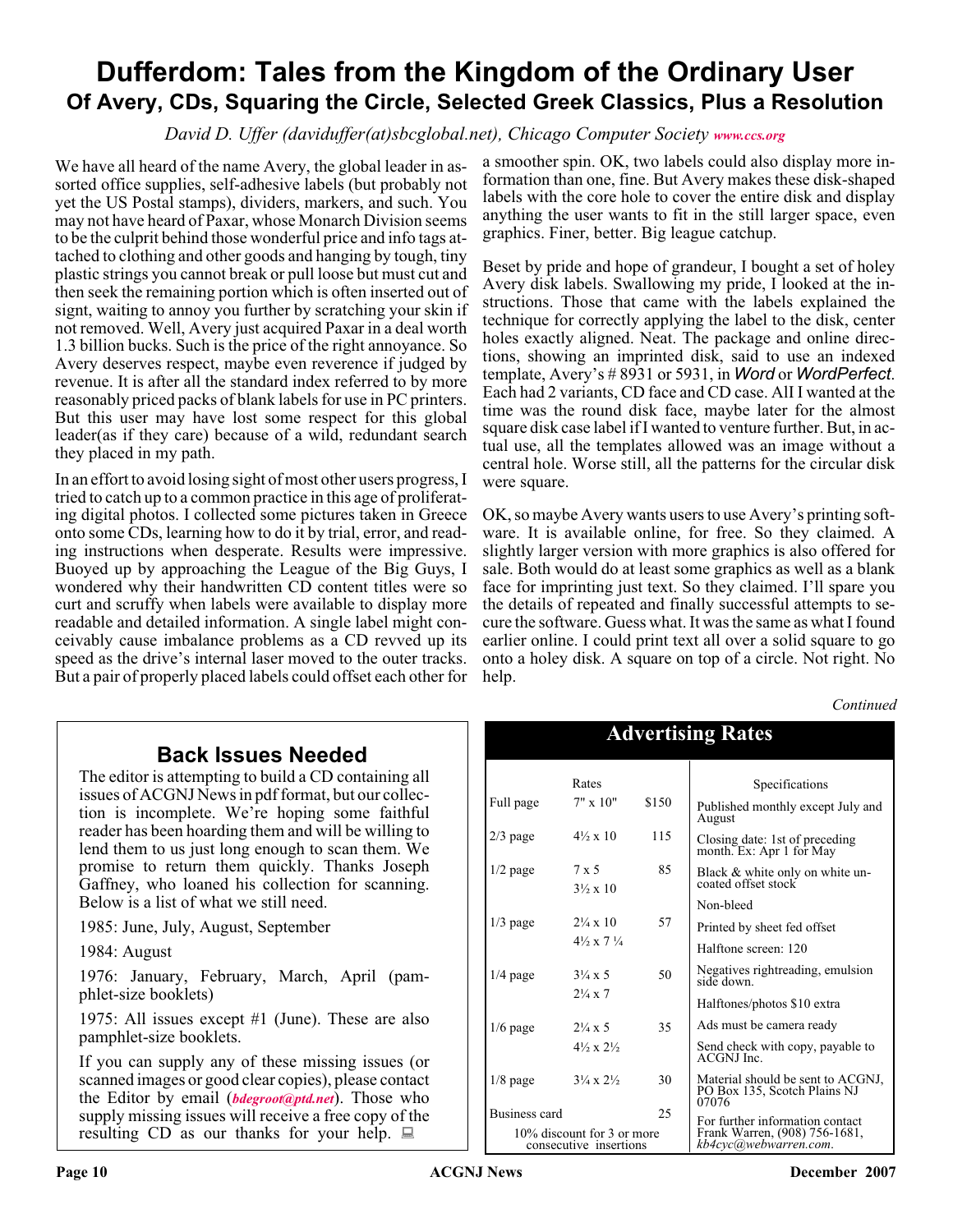### **Dufferdom,** *continued*

Now, squaring a circle is one of three classical problems in the early development of Greek geometry. (The other two were doubling the cube and trisecting an angle.) It was known to be difficult and proved impossible in precision in 1882 because it involved the imprecise term, pi, though a near approximation could get the job done for those who were interested. One of the sites referenced in Google for "squaring the circle" delivers a 7-page article replete with a barrage of real and legended ancient Greek names. (If you enjoy their rich pronunciation, you may be amused by the names pun near the end of this tale.)

So it would seem that Avery has squared the circle, at least to their own satisfaction. Now if they could only work it in the other direction, circling the square to the user's satisfaction and punching a hole in the center, it might increase my respect for this global leader. Indeed, in consideration of my pain and suffering, if Avery were to send some workable software (or a minute share of 1.3 billion) in this direction, that wavering respect just might become a bit reverential. That upgrade in regard seems unlikely since it appears they think a square is the working equivalent to a circle with a center hole. There may be some hidden transformation formula there. If so I consider it well concealed. It does offer Options, which merely

present other Avery patterns, none applicable to the problem at hand. For that matter, Avery's CD/DVD patterns weren't either so one could say the others were no worse.

But yet all their promotional illustrations show attractive disks with text and graphics plus a range of alternates, all just out of reach. This user is reminded of the mythical Greek god Tantalus, a son of Zeus, who must have messed up pretty badly since he was later doomed to the Underworld, up to his chin in water with delicious fruits just out of reach. That's the origin of "tantalize", which also applies to Avery's promo pictures of decorated, circular disks — in your dreams. However one thing becomes clearer, why I had seen the hand-written CD title inscriptions. We are not alone, as they say, just ignored.

(There is this two-word pun on classic Greek names which has a man showing his torn pants to a tailor who asks, "Euripides?". The customer nods and replies, "Eumenides?")

As it usually happens in children's books,and sometimes in real life, there is a happy ending to this tale of corporate woe. It comes from Brøderbund ("a band of brothers" in a loose translation of mixed Swedish, Danish, and German). Now spelled more simply as Broderbund and part of Riverdeep, they have over 20 years developed and offered *The Print*



Tantalus -- Joseph Heintz the Elder, 1535

www.mythman.com

*Shop* software, now in version 22. It is now substantially more than the basic graphic printing application it was originally but remains readily available and reasonably priced. In the last few years they began enabling printing your choice of graphics and text on CD and DVD labels. No hype, no fanfare, just competent performance, good to know, and a pleasure to use. So, you can buy your blank CD and DVD labels from Avery but print them with software from the brethren.

Dave Uffer is a member of some standing in the Chicago Computer Society. Originating in Colorado deep in the last century, he arrived in the Midwest and settled in the Chicago area where he has held a variety of honorable but not especially honored positions in computer-related fields. He and his wife are now retired, children grown and away; he sometimes writes about the often neglected concerns of real PC users.

This article has been provided to APCUG by the author solely for publication by APCUG member groups. All other uses require the permission of the author .  $\Box$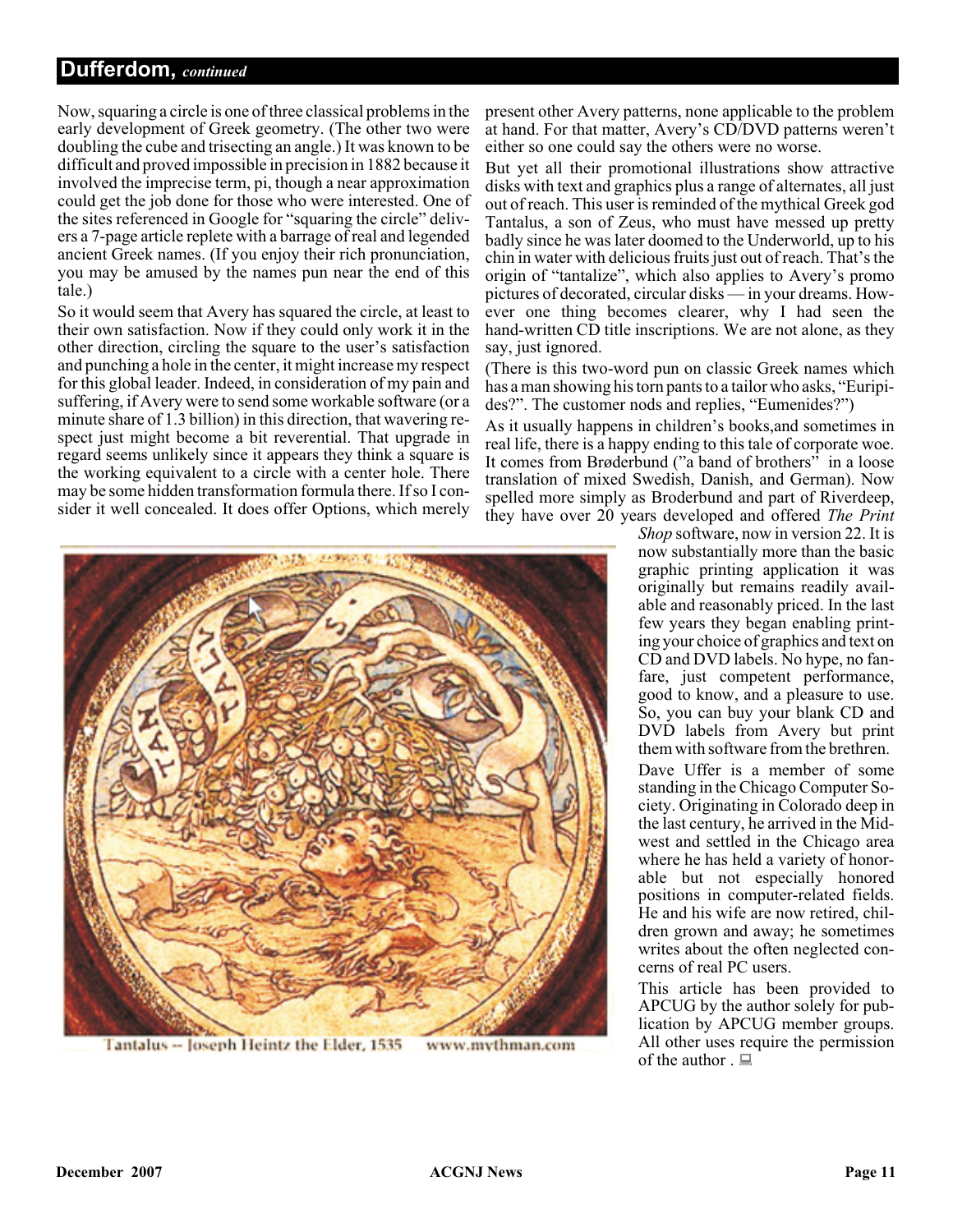# **Fake Check Scams on the Internet Explode**

*Ira Wilsker (Iwilsker(at)apcug.net), APCUG Director*

You may remember the recent case of a woman who responded to a "work at home" opportunity where she would accept payments from the customers of a business, deposit the checks, deduct her generous commissions, and then wire the balance elsewhere.

Recently, in my High Tech Crime Consortium (HTCC) listserv, an investigator posted the following inquiry (redacted): "Is anyone working a case involving a fraudulent check from XXX Bank on the account of YYY Financial Trust Company, a supposed winner of a drawing scam. My victim received this letter and check, deposited it and XXX BANK told her it was good so they put the money in her account. Turns out it was not. She of course was told to wire "taxes" in the amount of \$4425.00 to a subject XXXXX in Houston, Texas, but the money gram was picked up in XXXXX."

Recently, (10/3), the Reuters news service ran a story "Spam-scam crackdown nets \$2 billion in fake checks". The story goes on to explain, "An international crackdown on Internet financial scams this year has yielded more than \$2.1 billion in seized fake checks and 77 arrests in the Netherlands, Nigeria, Canada, and U.S., authorities said. The scammers, often West African organized crime groups, use ploys such as "spam" e-mail offering to pay recipients "processing fees" for depositing checks, which later turn out to be phony, and sending the ostensible proceeds to the scammer, authorities said." Demonstrating how prevalent this scam is, the Reuters article goes on to say, "Two-thirds of Americans said they received at least one potential scam contact per week, and 18 percent said they or a family member had fallen for one, in a survey conducted for an alliance of banks, consumer groups and the U.S. Postal Service. Grant said complaints to her group about fake checks have risen 60 percent this year, and the average victim loses about \$3,000 to \$4,000."

In a parallel news story at FoxNews.com (10/3), "Postal Service Declares War on Nigerian Scam", in discussing the same seizure writes, "So far this year, an average of more than 800 people a month have filed complaints about such scams. Hoping to stem the losses, the U.S. Postal Inspection Service announced an international crackdown Wednesday in which more than 540,000 fake checks with a face value of \$2.1 billion have been seized." The financial and emotional impact of being a victim can be disabling, "Retired people have lost their nest eggs and young families have been defrauded of their savings for a home." If 800 people a month report losses to the Postal Inspector, one may wonder how many other victims are too ashamed or embarrassed to report the crime which victimized them.

You may have noticed TV commercials warning about these scams, another indication of the degree of the threat. The commercials are promoting a consumer education website *[fakechecks.org](http://fakechecks.org)*, a creation of the National Consumers League, and sponsored by groups such as the American Bankers Association, American Express, Capital One, JP Morgan Chase, Visa, Western Union, and the United States Postal Inspection Service. The meat of the website is a curt warning that says, "There is no legitimate reason why anyone would give you a check or money order and ask you to wire money in return."

The major types of scams that use these methods are foreign business offers, rental schemes, love losses, sudden riches, overpayment, and work at home scams. The common thread in all these is that in response to an email, phone call, or letter, the victim received certified or cashiers' checks, or money orders, and was directed to deposit them in their personal bank accounts. Immediately after depositing the instruments, the victim was directed to deduct his commission or fee, and then wire the proffered balance (often via Western Union) to the crook. The checks and money orders would bounce as they were typically counterfeit, forged, or otherwise phony, leaving the victim with the loss of the amounts wired to the crook. The proceeds of the wired funds are often picked up overseas, and not at the address stated in the original offer.

Many of us have received the ubiquitous Nigerian 419 scam from the relative of some oil minister who was killed in a plane crash, and the widow needs help in investing the money. In the original scam, still circulating by millions, the victim is to wire money to Nigeria or a "barrister" in London to pay taxes and fees to release the funds, for which the victim is to receive a generous commission. In a new iteration of the scheme, the victim receives an email or letter in which the crook claims to have a check which can be used to pay taxes and fees, and in exchange for depositing the check and wiring the net proceeds to a third party, the victim can withhold a generous commission. Of course, the check is worthless.

In another version, also distributed in the millions, the victim receives an email, letter, or fax claiming that they have won an international lottery. In the past, the victim had to come up with the taxes and fees on his own, and wire the money to the crook in order to collect the winnings. Now the scheme sends the victim an authentic looking check which is to be used to pay the foreign taxes and fees on the prize winnings. The victim deposits the check, which may also include a small percentage of his winnings, and wires the taxes and fees to a third party. The check bounces, and the victim is out the proceeds, often in the \$3000 to \$4000 range.

I have actually had students who advertised their cars online, and received a call or email from a barrister in London representing a client who wanted to buy the car for the full asking price. They would overnight a certified check to the seller for more than the selling price of the car, and ask the seller to wire the balance back to London, sometimes after deducting a generous fee or bonus. A bonded courier will pick up the car. Of course there is no courier, and the check is no good, leaving the seller with his car plus a several thousand dollar loss.

Another student recently brought me an email where she could make hundreds of dollars a week by accepting checks and money orders from a seller that needed an American presence, asking her to deduct her 20% commission, and then wire the proceeds to some distant place. The scam is obvious.

*Continued*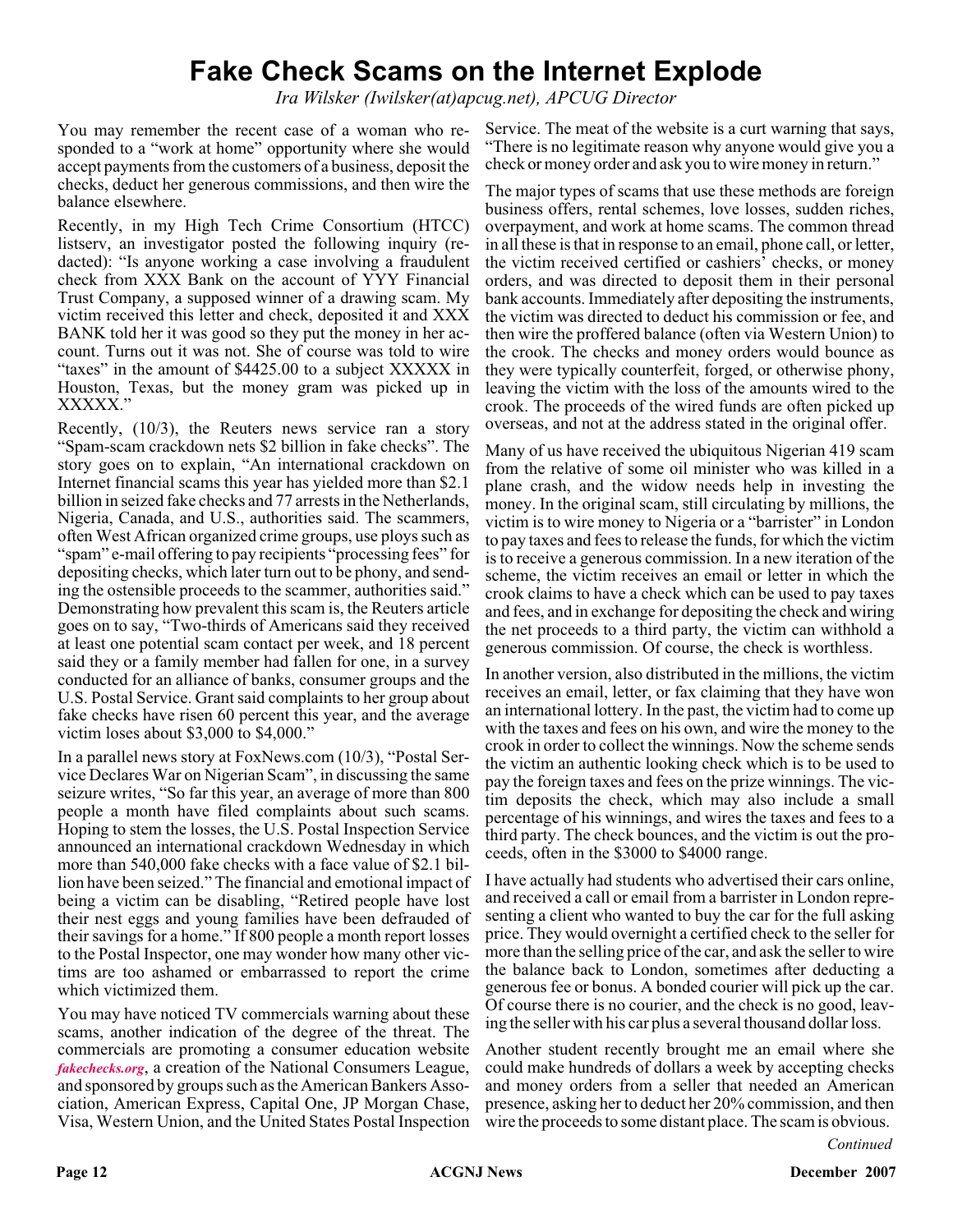# **How to use Google Street Views to see… streets, places, routes and faces!**

*Linda Gonse (editor(at)orcopug.org), Orange County IBM PC Users Group (www.orcopug.org)*

Beyond the curiosity of the new panoramic on-the-road reality shots, Google's detailed Street Views give you a feel for really being where you want to go. Although only a handful of large cities are represented in these views, it's still likely you will want to look for destinations in them occasionally.

If you aren't familiar with Street Views, go to *[Google.com](http://Google.com)* and click on Maps, a link at the top of the screen. Type in a location of a street or a city. If one of the boxes at the top of the map shown says "Street View," click on it.

A map looking like a plate of blue spaghetti shows where panoramic shots were taken. (Figure 1.)



Zoom in to see streets outlined in blue. (Figure 2.) A "person" icon (that's you) is facing in the direction you are heading. You can move the icon to wherever you wish to go, or simply double-click on one of the blue-lined streets.



You can enlarge a panoramic shot to full screen, so you don't have to squint to see into a little peek-a-boo window.

Other handy features allow you to zoom in and out, and to "drive" along a street or freeway by clicking on an arrow with your mouse. You can look in all four directions, of course, and the names of the streets and the routes are superimposed on the photos. (Figure 3.) You can even email the view to family or friends.



In the meantime, a different type of map searcher is ignoring the privacy controversy caused by Google Street View's high-quality, crystal-clear, panoramic photos, and are magnifying certain side-of-the- road scenes they find and sharing them online!

What they've found falls into categories, which include actual lawbreaking or crimes in progress, people doing ordinary things that seem extraordinary when you know that people worldwide will be seeing them; surreal sights caused by the panoramic camera being halted or later photo-stitching in an editing program; visual commentaries about places and people; and street views divulging the homes of the famous, or landmark homes and places. Map searchers uploaded these mini-slices of life to www.streetviewr.com.

Check out the maps and see what you can find. Maybe you'll even see yourself in one of the shots!

*This article has been provided to APCUG by the author solely for publication by APCUG member groups. All other uses require the permission of the author (see e-mail address above).*

*Continued*

### **Fake Check Scams,** *continued*

Greed and gullibility can affect all races and religions. The website fakechecks.org may provide a valuable warning to those who might fall victim. If the Postal Service can seize 540,000 fake checks worth \$2.1 billion, one may wonder how many were not seized, and made it to the victims. One can

only wonder how much more was lost by the victims, often those who can least afford it.

*This article has been provided to APCUG by the author solely for publication by APCUG member groups. All other uses require the permission of the author.*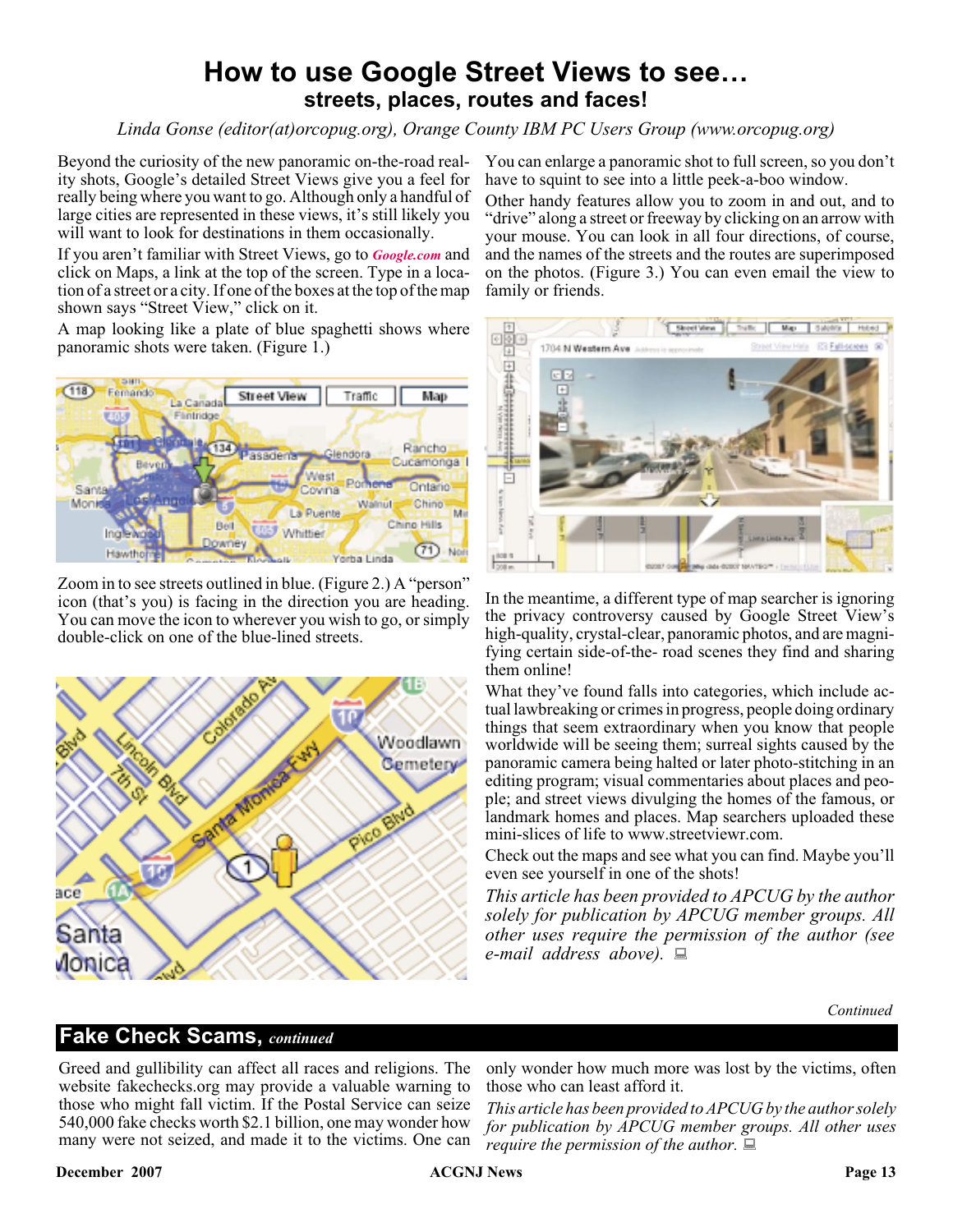# **DustKleen**

#### *Neil Longmuir (longmur(at)ms.umanitoba.ca), Winnipeg PC User Group (<http://www.wpcusrgrp.org/>)*

DustKleen is an innovative stand alone application from Image Trends Inc. DustKLeen will automatically remove most dirt and dust from any scanned images regardless of the source. The scanned images can be color, black and white negatives, color slides including Kodachrome or prints. The technology which is patent pending, identifies the dust or debris on the image. These "defects" are removed without destroying the image quality. DustKleen is exactly the type of innovative software that digital image users need who use a scanner to convert images to a digital format. DustKleen occupies 2.97 mb of hard disk space once it's been installed. When was the last time you installed a *stand alone* program that used so little hard disk space?

#### **Working with DustKleen**

My test hardware is running XP Pro with an AMD 3200 processor, 1 Gig Dual Channel RAM, 320 gig of hard disk space on two hard drives, CD and DVD burners, ATI Radeon video card with 64 mb of RAM. Windows NT, 2000 and Vista operating systems are supported. A Mac version is currently under development.

The software interface is clean and very easy to use. Press the ? on the bottom left of the program to get a quick overview of how to use DustKleen. Clicking on the ? will bring up more detailed help information. The help files are very well written and have all the information required to answer questions. Because DustKleen is a stand alone program it works very fast. DustKleen targets one real problem, dust and debris on scanned images, and does the job it was designed to do very well. DustKleen reads BMP, JPG, PNG, PSD and TIFF files.

The automatic detection and removal default setting works great for most images without any end user intervention. There will be times when the default settings do not clean up all of the dust or debris defects. However, the good news is that the user is given three tools for removing dust and debris: dust size, dust amount and dust aggression. Any additional defects can be handled using the advanced "Manual Touch Up" mode. The Manual Touch Up mode lets the user adjust both brush and dust size to target a specific area of the image. The "Add Touch Up" feature works very similar to the healing brush in Adobe Photoshop and Adobe Photoshop Elements. If you do not like your change, pressing Ctrl+Z will remove it immediately or you can use the "Remove Touch Up" feature to remove either an automatic or manual correction in a specific area with a single brush stroke.

People do not want to spend a lot of time in front of a computer screen correcting scanned images. I actually tried cleaning some of these images by hand using the healing brush in Adobe Photoshop CS. I didn't come close to getting all the spots. Then I ran my supposedly cleaned image through DustKleen, which found a lot more dust which was visible in the final print. Why not just use the "remove dust and scratches filter" available in Adobe Photoshop and Elements? I tried this but found that the image quality was degraded.

Removing visible dust and defects on Kodachrome slides is no easy job. I scanned Kodachrome slides with a Minolta

Dimage Scan Elite 5400, which supports Kodak's hardware Digital Ice, which is a terrific hardware solution, but it does not work with Kodachrome slides or black and white negatives. Even if it did work, it still takes approximately seven minutes to scan and clean up a slide at 2700 dpi. By comparison, scanning four slides at 2700 dpi without Digital Ice takes about five and a half minutes. Cleaning up and saving the four scanned slides using DustKleen takes another minute.

Hint: Scan and save your files as PSD or TIFF. Then run DustKleen to clean up and save the file. When you want to make prints convert the files to JPEG and upload them to your favorite photo lab or print them on your own inkjet printers. Remember you do not lose any information when you save a file as a PSD or TIFF.

#### **Conclusion**

Every photographer, needs a "digital toolbox" to solve specific problems quickly. In my opinion, DustKleen is a tool that should be in every digital photographer's toolbox. Yes, most of us are now using digital cameras but there is still a sea of prints, negatives and slides that many end users want to convert to a digital format.

DustKleen worked great for me on scanned prints, color negatives, really old black and white Tri-X negatives, E6 processed slides and Kodachrome slides. In every case, there was dust that was not readily visible to the eye or with a loupe. The best part, was I now have some very nice prints made from Kodachrome slides. This is a product that needs to be used to really appreciate just how good it is. Be sure to visit *[www.imagetrendsinc.com](http://www.imagetrendsinc.com)* and download the trial version for yourself.

#### **Recommended Improvements**

Not every piece of software is perfect on the first release, but DustKleen is very good. I would make some changes to further improve the workflow. I would leave the *Image Type* to the last image type used. More than likely the user will be scanning images from the same format for some time and it's tiresome to keep changing from the default to the image type that is being scanned. It would be great to just click on *Save As* and automatically have a user defined prefix added to the front of the open file name. For example, if the open image is named Tray1\_025.jpg, the *Save As*image could be named automatically using the user defined prefix DK to DKTray1\_025.jpg. Also, by default I would use the highest quality setting for JPEG images. Finally, Adobe's DNG universal RAW file format should be added to list of supported file formats.

I rate this program \*\*\*\*\* plus! I would like to thank the kind folks at Image Trends Inc. for providing me a copy of the DustKleen for review. Contact: Image Trends Inc., (512)-637-7300

*This article has been provided to APCUG by the author solely for publication by APCUG member groups. All other uses require the permission of the author (see e-mail address above*). ■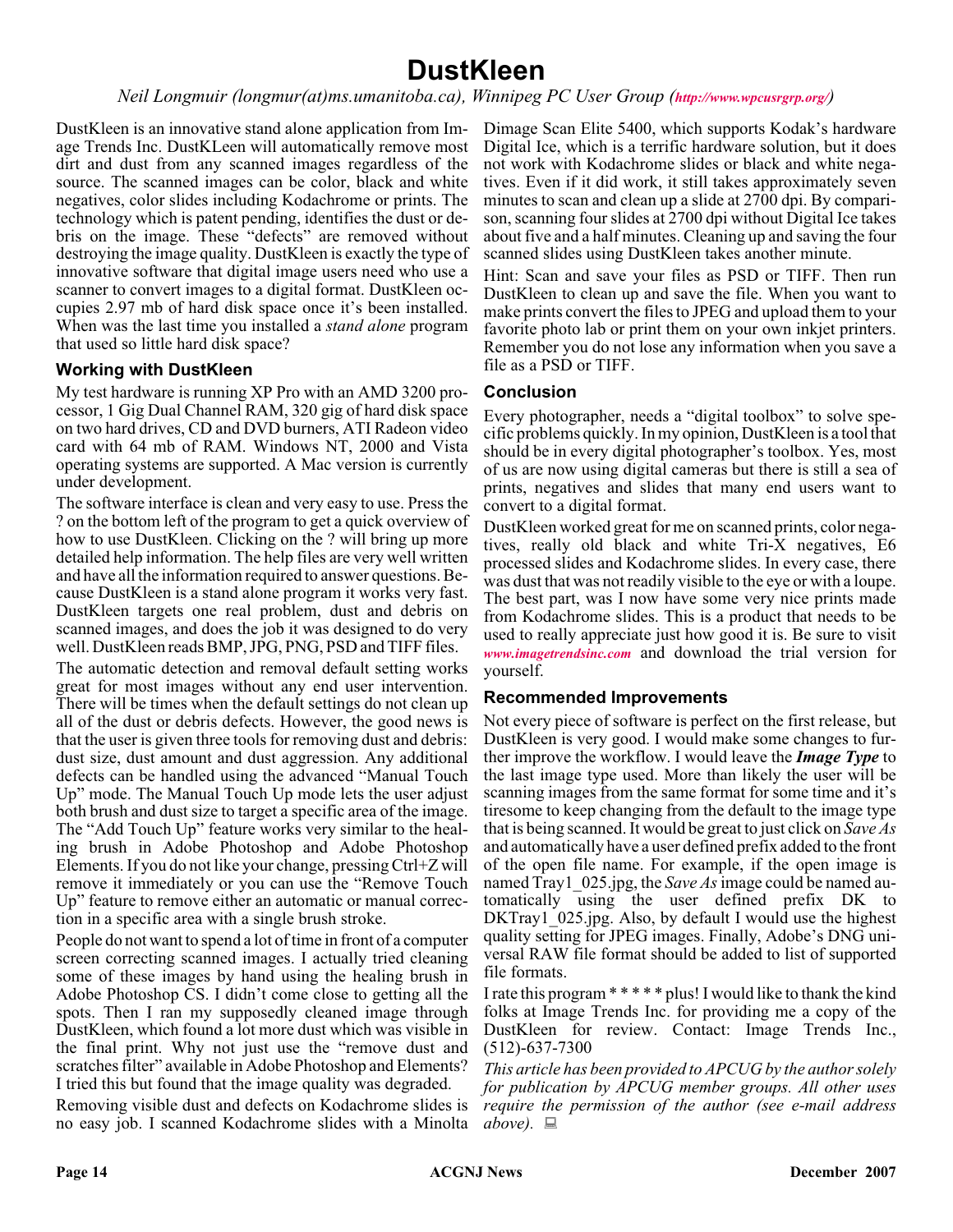# **A Router Can Help Protect Your Computer**

*Sandy Berger (Sandy(at)compukiss.com), CompuKISS ([www.compukiss.com](http://www.compukiss.com))*

A few years ago, you had probably not have heard the term traffic to the proper computer within your home network. "router", unless you used one in your wood-working class in high school. Today, you hear much more about the word "router" when it is used in conjunction with computers and the Internet. In the computer world, a router is an important piece of equipment and one that is making its way into everyday terminology. So I would like to tell you a little about what a router is and what it can do for you.

A router is a hardware device that connects networks of two or more computers and forwards data across a network of computers. Devices like network printers can also be hooked up to a router. Routers that you might see in home and small business use are generally small rectangular or square devices about 6 to 8 inches in size. This type of router will have ports on the back where you can hook in computers, broadband modems, and other devices. A router has lights that indicate its status and the status of the connected devices. Routers can usually sit on a desktop or the floor, but they can also be hung on a wall.

You can think of a router as a kind of traffic cop that stands on the corner and routes the traffic to their final destination. Just as a traffic cop knows which direction a car is coming from and which way it wants to go, a router knows what data comes from each of the computers, what data each computer has requested, and what data to return to each computer. Routers are the workhorses of the Internet. They make sure that your email gets to your intended recipient rather than one of the millions of other computers. Within a smaller network routers make sure that the data or the webpage that you request is returned to your computer and not the computer of your co-worker or other family member.

While routers have been used for years in the Internet and by businesses, the proliferation of home networks has brought the router into the home and into the realm of the average computer user. In a home, a router typically is used to share an Internet connection. It connects a home network of two or more computers with the network of your Internet Service Provider (ISP), giving each of your computers Internet connectivity. Your ISP issues you one address on the Internet, called an IP or Internet Protocol address. If you have multiple machines at home, a router lets you share that single IP address.

The router watches the traffic going out and waits for the response to the outgoing traffic. It then routes the incoming

Since the router is watching all the traffic, it knows what information you have requested and only allows incoming traffic that is expected. So if your computer has requested a Web page, it will allow that Web page to come into your computer. Other traffic that has not been requested is tossed aside and not allowed to come in.

This ignoring of unexpected incoming traffic has an interesting side effect. It actually protects your computer from many malicious attacks from the outside. So the router, since it protects all the computers on your network, is considered a hardware firewall.

In fact, a router plus the firewall that is built-into Windows will, in my opinion, give the average user all the protection that they need. That is, provided that they follow safe computing procedures, like not opening unexpected email attachments and running a good antivirus program.

For heavy duty computer users who want to make sure that their computers are completely protected, third party software firewalls, like those offered by Symantec, McAfee, and Zone Alarm, do offer the added safeguard of watching the traffic flowing in and out of each software program on your computer. However, these firewalls can slow down your computer. They often ask the computer user to permit or deny permission for programs that request Internet access. If you are just an average Joe, it can often be very difficult to determine if you should grant or deny that permission since the names of the files are often nebulous. I can't tell you how many times I have been called to repair someone's Internet connectivity only to find out that they had inadvertently told the firewall to deny Internet access to a program that can't function without it.

So having a router not only lets you share an Internet connection, it also protects your computer without slowing it down. As a matter of fact, even if you only have one computer, you can still use a router between your broadband Internet connection and your computer to help protect your perimeter. With the price of small routers falling to under \$50, a router can be a wise investment for today's computer user, even if they have to pay someone to come in and set it up for them.

*This article has been provided to APCUG by the author solely for publication by APCUG member groups. All other uses require the permission of the author (see e-mail address above).*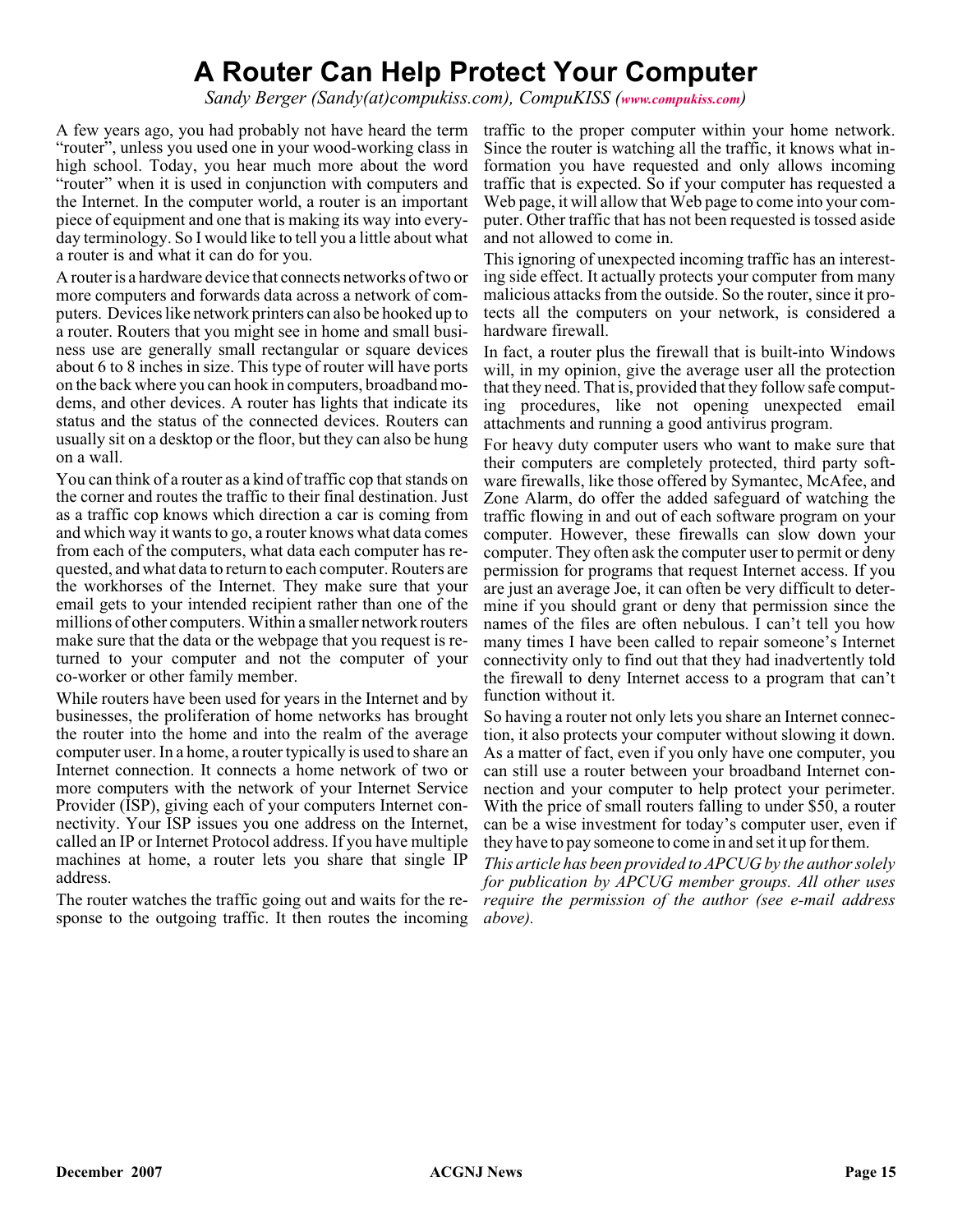# **How To Answer the Question**

*Mike Kerwin (kernary(at)comcast.net), Central Maryland User Group (<http://mycmug.org/>)*

OK, I'm not being mysterious but addressing an issue that most Geeks encounter often. I suspect that most of you have been asked The Question many times by friends, relatives, and acquaintances. I refer to the expectant "What do you recommend as the best  $\cdots$  (Fill in the blank for PC, notebook, PDA, digital camera, camcorder, DVR.) Folks who know me and my penchant for gadgets and gizmos frequently ask me this. Lately the most popular subject is notebook computers. Now I do get a bit of a stroke when I am asked for my opinion about things digital, and I do understand the seemingly overwhelming number of choices being marketed, but I also get frustrated when my response elicits blank stares.

My thinking is that people ask this due to despair at the multitude of choices currently available and the wide range of pricing options. And, of course, the options lead to even more confusion. A few years ago the world seemed to be simpler when the number of manufacturers of notebook PCs diminished to just a handful. Today, despite the consolidation, the remaining firms now offer several complete "lines" of notebooks along this continuum: superlight, ultralight, mobile performance, entertainment, general purpose, budget, desktop replacement… You could probably suggest even more categories. Now, too, we have designer notebooks in a range of case colors and branded logos (Ferrari, LiveStrong, Hello Kitty). Then there is screen size and the directly linked weight factor; since LCD screens use glass front panels and glass is rather heavy, the larger the screen the heavier the device.

#### **Answer a Question with a Question**

So what do I have to offer in the way of advice? I've learned to follow the experts on my reply: from the online Buying Guides back to Socrates, the recommendation is to answer with a question. (I don't think Socrates knew about decision trees, but that's what we have here.) Specifically I first ask, "Do you have a price point in mind?" followed by "Do you have a brand preference?" These two questions narrow the choices considerably. Some individuals and organizations are strictly wedded to one brand, such as Dell, and that becomes a major factor in deciding on what is the "best". Price is also a great divider of the pack with budget machines being advertised under \$500 and high-end performance units listed for prices around \$3K — a very wide range.

The next question along this tree is, "What do you intend to do with the computer?" The answer will be very different for a Road Warrior backed by a corporation which can deduct business expenses versus a student heading off to college, or someone who just wants to use it for email at home without being tied to a cable. For example, the weight of a notebook can be a major consideration if you travel frequently, as everything gets heavier at the end of a long flight or stressful day of sales calls. For travelers the features needed can also be important considerations as some of the lightest notebooks don't have built-in optical drives (see Dell) but use optional peripherals which can add to weight, bulk, and extra parts to keep track of. The recommendation is to have as few pieces as possible for simplicity's sake.)

#### **The Fine Print**

Speaking of weight, you must read the fine print of the specifications, as I learned this week looking at the new Toshiba Protégé line of notebooks. This company is making great claims for this "superlight" line. Digging a little further one soon discovers that the quoted weight is for the main clamshell case and internal parts. This is really light at under 2 lbs and is possible through the use of solid state memory in place of a traditional spinning disk HD. But it won't do much without a battery, which adds at least 0.6 lbs additional for the limited capacity, standard battery, and more for the optional, long-life battery. And then there is the transformer (aka brick) which weighs in at 0.5 lbs. Then one might look at whether the 68 GB of HD equivalent would be sufficient running Vista which reportedly takes nearly 10 GB just for the OS and then allocates an additional 15% of the HD for Restore points. These can take up lots of the internal HD and then one would have to consider carrying an external drive for storing data, presentations, pictures, etc which could add additional weight. And for all of this one would pay nearly \$3K.

At the other end of the price scale are the budget models which barely have enough onboard memory (or capacity) to run the old WinXP. As more Vista applications become available, these machines may be left in the dust, unable to accommodate current versions of software. This could lead to early replacement before the expected lifespan of 3-5 years.

Then there are optional/necessary features you might want in a notebook. One feature is an optical drive which most, but not all, units have as a standard feature. Then there are different flavors of CD/DVD readability and writability. Virtually all of these units will read and write CDs and DVDs, but perhaps not all three formats of DVD, plus the capability for dual layer data storage and, in some cases, LightScribe technology to burn labels on the back side of special disks. Unfortunately the industry has not settled on a standard technology for a new generation of disks to store HD movies (and eventually data), so if this feature is important to you, you might plan to add the capability externally sometime in the future.

Another common feature is WiFi. This technology has advanced from A to B to G and now to N, but not all notebooks support all of the types so again you have to read the fine print.

For a notebook to be sent off to college, you might look for a built-in webcam to keep in touch and help ward off homesickness by the young adults. You'll also want to look at anti-theft features such as locking adaptors and "phone-home" software. Some of the new anti-theft features are biometric password-type locks such as fingerprint scanners and wireless proximity alarms (if the PC and the owner get too far apart, the alarm sounds).

Another consideration is the warranty provided. Notebook PCs are very compact so popping the top to add or replace defective parts is not something to be undertaken lightly. I recommend checking to see how long any unit is under warranty and what is covered, such as what is the turnaround for repairs and where are they done (and who is responsible for getting it there).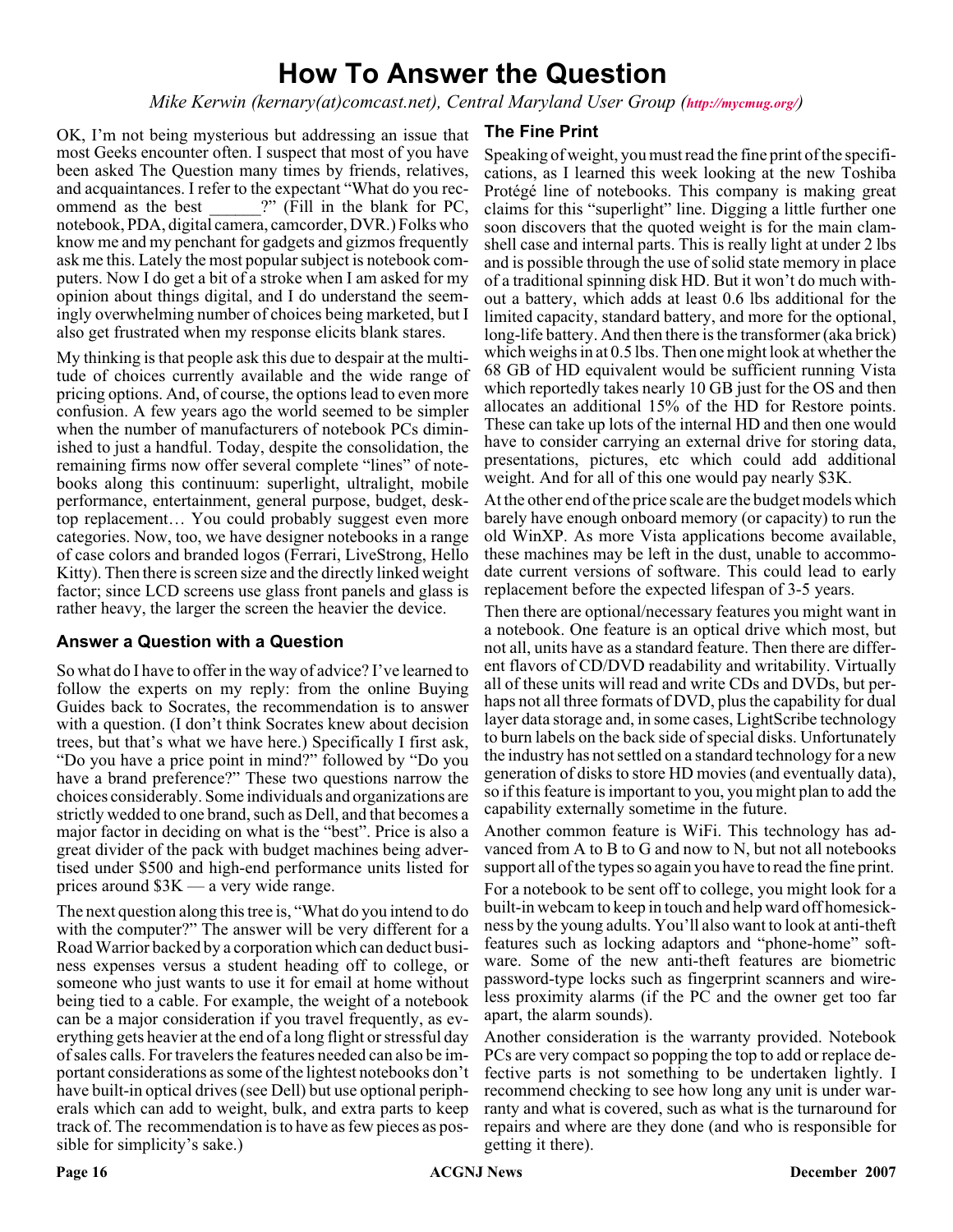# **This and That — Do You Really Need to Upgrade?**

*Elizabeth B. Wright (james(at)qns.com), Computer Club of Oklahoma City (www.ccokc.org )*

How much time are you spending upgrading, both hardware and software? New operating systems, programs that won't run on older systems, changes in the internet, memory hog programs and graphic cards? If you are keeping up with the trend toward power, then all of these things probably apply to your computer life. But are they worth it?

For myself, I have found that so much time and money have been invested in trying to keep up with the times. Keeping up with the Joneses doesn't even apply here. Just trying to stay current on the internet is enough to make most of us upgrade, upgrade, upgrade. But all of this has come with a severe penalty. I find it is taking much too much of my valuable time and that not enough of that time is being spent productively. If there wasn't a deadline for this column, would I even find the time to write it? Some big changes in direction are in order I think.

Until Microsoft makes everything we already own completely useless, I find that most of what I need to do with the computer can be done with much older programs. For instance, if I want to be sure someone can open and read a document; I still save it as ASCII text. Oh yes, we have .pdf and other so-called portable text formats, but so what? The most portable is still the above mentioned ASCII. The output is usually in exceedingly small files. There is no formatting possible, but if you are merely transmitting information, what need is there for more than an old-fashioned typewritten letter? Most word processing programs still offer the option of saving the file as a .txt file. Personally, when I want to be sure the file can be accessed by someone else, I type it in Notepad. I've even been known to use really archaic programs, just for kicks.

If you are earning your living with mathematical programs such as accounting, then where do you draw the line on updating? Does your older software do the job, and does your older computer do that job fast enough to ensure that you meet your deadlines so you can get paid for your work? But if your clients upgrade their software and you find that you must

submit spreadsheets, etc. to them in a new format, then you are caught in the trap. So far most new programs will read some of the data from older versions of their software, but when will that change? About the same time as the printer manufacturers found out they could make more money selling ink rather than printers, one can only assume that the software companies were probably thinking "why can't we do something like that?"

When it comes to graphics however, don't even think about using older software and computers, unless of course you have all the time in the world to wait for changes to take place when you are enhancing your photos. Once again, if this is your job, you simply can't afford to be slow. But even for hobbyists, speed is really essential to graphic manipulation.

Where is the bottom line on speed versus money? Each of us has to decide on the point at which we achieve the balance of using our computers for productive output without further upgrades. It is just as easy to write this column on my oldest computer, but since working with photos is my hobby; my fastest computer will have to be used. However, from now on, the two machines will be used to do a specific job, rather than keeping everything on just one of them. As for the internet, as long as it can be accessed with something other than the computer dedicated to the photos, then that is the one that will be used.

Hopefully I can keep my useful work separate from the internet, the object being to avoid contamination as much as possible. But I'm not sure how long the older, slower computer will serve my internet connection. If you are limited to one computer, you might look into removable hard drives in order to keep your data safe from the bad guys out there. But that takes us back to the money issue.

*This article has been provided to APCUG by the author solely for publication by APCUG member groups. All other uses require the permission of the author (see e-mail address above).*

#### **How To Answer the Question,** *continued*

In the end, I think the process is straightforward, though it may require several decision branches to arrive at the "Best" recommendation for a specific individual. These details always seem nagging pests when searching for instant gratification, but the old adage of "Buy in Haste, Repent at Leisure" can be avoided by taking just a little time up front to

make a good choice. I hope this approach might of use to some of you.

*This article has been provided to APCUG by the author solely for publication by APCUG member groups. All other uses require the permission of the author (see e-mail address above).*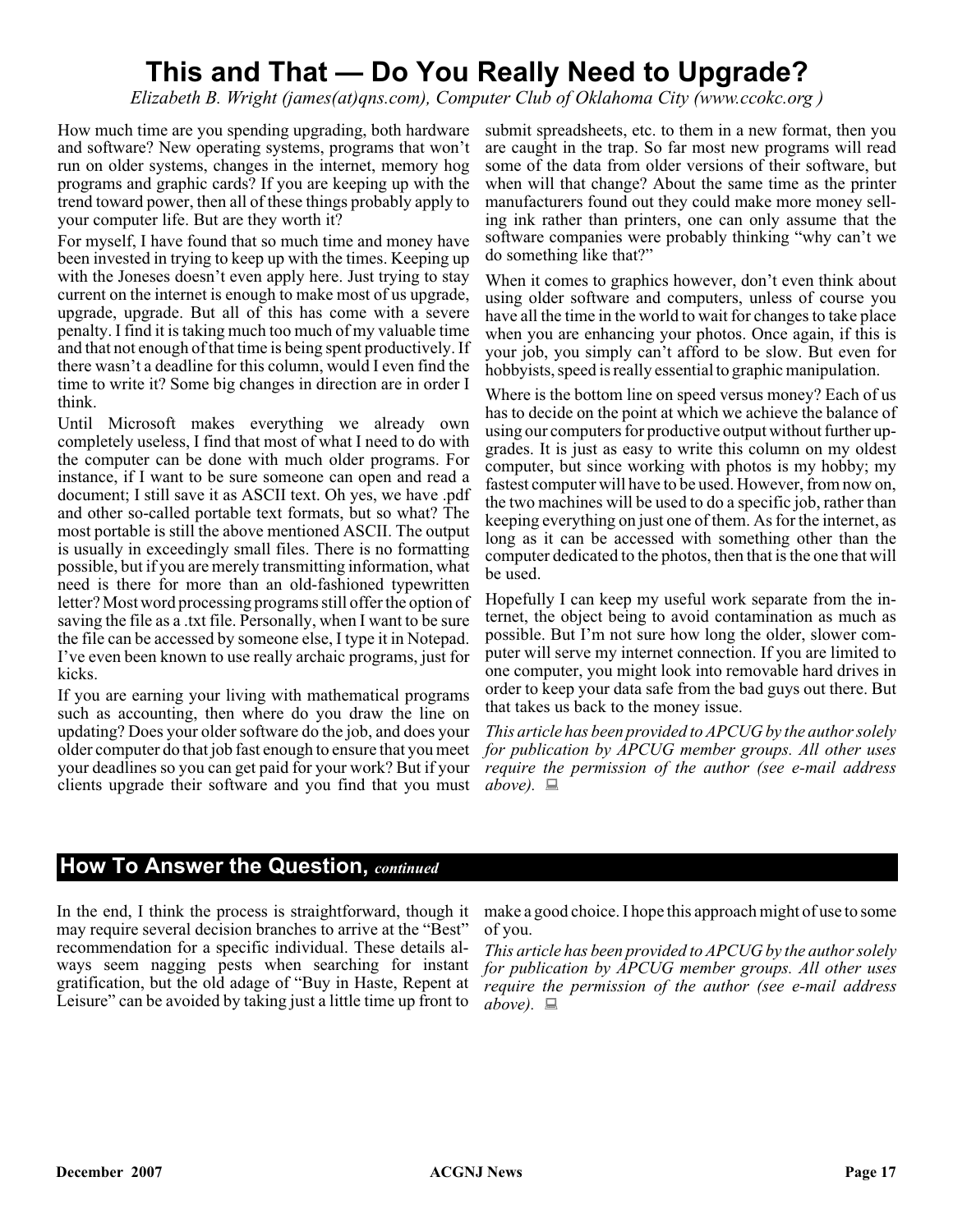#### **C/C++ Programming**

*Bruce Arnold (barnold@ieee.org)*

#### *<http://home.earthlink.net/~barnold2002/Acgnj/index.html>*

This group is devoted to programming languages in general and C, C++, and C++ for Windows programming in particular. Each month a small but hopefully useful program (complete with source code) is presented for discussion.

*November*: The program presented displays oscilloscope type wave forms know as Lissajous Patterns. The code uses the latest C++ compiler in Microsoft's Visual Studio 2005. The program may also be compiled using the free  $C++ Ex$ press compiler. Some of the items discussed: Windows Programming with Microsoft Managed code, Windows Graphics, Microsoft Visual Studio 2005, Events and Controls

Back before the Civil War, about the year 1850, a French physicist Jules Lissajous developed a method for comparing frequencies. His purpose was to manufacture tuning forks with the proper resonant frequency. He found that if he mounted a small mirror on the reference tuning fork he could reflect a light beam onto a screen. If he then added the test tuning fork with a mirror vibrating at 90 degrees to the first, he would create a pattern on the screen. The pattern showed the exact frequency and phase relationship between the two tuning forks. Just imagine: his standard 'A' tuning fork vibrated at 435 cycles per second. If the second tuning fork vibrated at only 434 cycles per second, he would know by looking at his "LISSAJOUS" pattern.

Most people who use oscilloscopes have been taught this phenomenon but he used it first. The program for this month demonstrates this situation by taking two Sine Waves and plotting them on X and Y axises of a window that looks like an oscilloscope. It uses the latest Microsoft .Net C++ compiler and its window, graphics, and math libraries.

*Our next meeting December 18.*

#### **Java**

*Mike Redlich (mike@redlich.net)*

## *<http://www.javasig.org>*

The Java Users Group covers beginner, intermediate, and advanced level Java programming. Primary focus is on developing useful/practical applets and applications, but can include related topics such as Java I/O, JavaBeans, Reflection, object-oriented programming and software design issues. Meetings are held the second Tuesday of the month starting promptly at 7:30 PM.

*December 11*: Technical Overview of OSGi ■

### **LUNICS (Linux/Unix)**

*Andreas Meyer (lunics@acgnj.org)*

*<http//www.acgnj.org/groups/lunics.html>*

LUNICS is a group for those who share an interest in Unix and similar operating systems. While we do quite a bit with Linux, we've also been known to discuss Solaris and BSD too. We generally meet on the first Monday of the month at 8 PM at the Scotch Plains Rescue Squad. See the web page for directions and more information. *Next meeting January 7.*

#### **Web Dev**

This SIG is intended to be an open forum for all Website Development techniques and technologies, to encourage the study and development of web sites of all kinds. All languages will be considered and examined. Anyone interested please contact the Chairperson in charge. The current project is a CMS for the club. Anyone interested in starting a new project, come to the meeting and announce / explain. Provide as much detail as possible. One can also send projects to the ACGNJ Newsletter editor for inclusion in the next volume.

WebDev should be an all-encompasing development and examination forum for all issues, applications, OS, languages and systems one can use to build Websites. We currently have two Web dev languages .NET and Java as SIGs but the other langages and OS need to be investigated, examined and tested; Windows, Linux, UNIX, DEC, Vax, HP etc. Intel-PC, Motorola-MAC etc. *Our next meeting December 12.*

#### **Main Meeting**

*<http://www.acgnj.org/groups/mainmeet.html>*

*Mike Redlich (mike@redlich.net*)

*December*: How to Build a Web Site Using Easy Tools, Paul Natanson

*January 4*: Digital Photography & Photoshop Elements Bruce Arnold <u>口</u>

#### **Window Pains**

*John Raff (jraff@comcast.net)*

*<http://www.acgnj.org/groups/winpains.html>*

Our intent is to provide the members with Windows oriented application discussions both Microsoft and Linux style. The presentation will be directed toward the more heavy technological level of attendee, although newbies are welcomed.

*December:* No meeting

*January 18*: How to Remotely Access Other Computer Workstations (Software, Hardware, Config) David Eisen

#### **Investment Software**

*Jim Cooper (jim@thecoopers.org)*

*[http://www.acgnj.org/groups/sig\\_investment.html](http://www.acgnj.org/groups/sig_investment.html)*

The Investment SIG continues with presentations on how to use analysis programs TC2000 and TCNet. Large charts are presented on our pull down screen and illustrate the application of computer scans and formulas to find stocks for profitable investments. Technical analysis determines buy points, sell points and projected moves. Technical analysis can also be used on fundamentals such as earnings, sales growth, etc.

We're no longer focusing on just Telechart -- if you are using (or interested in) Tradestation, eSignal, VectorVest -- or just in learning how to select and use charting and technical analysis, come join us !!

*Our next meeting: December 13.*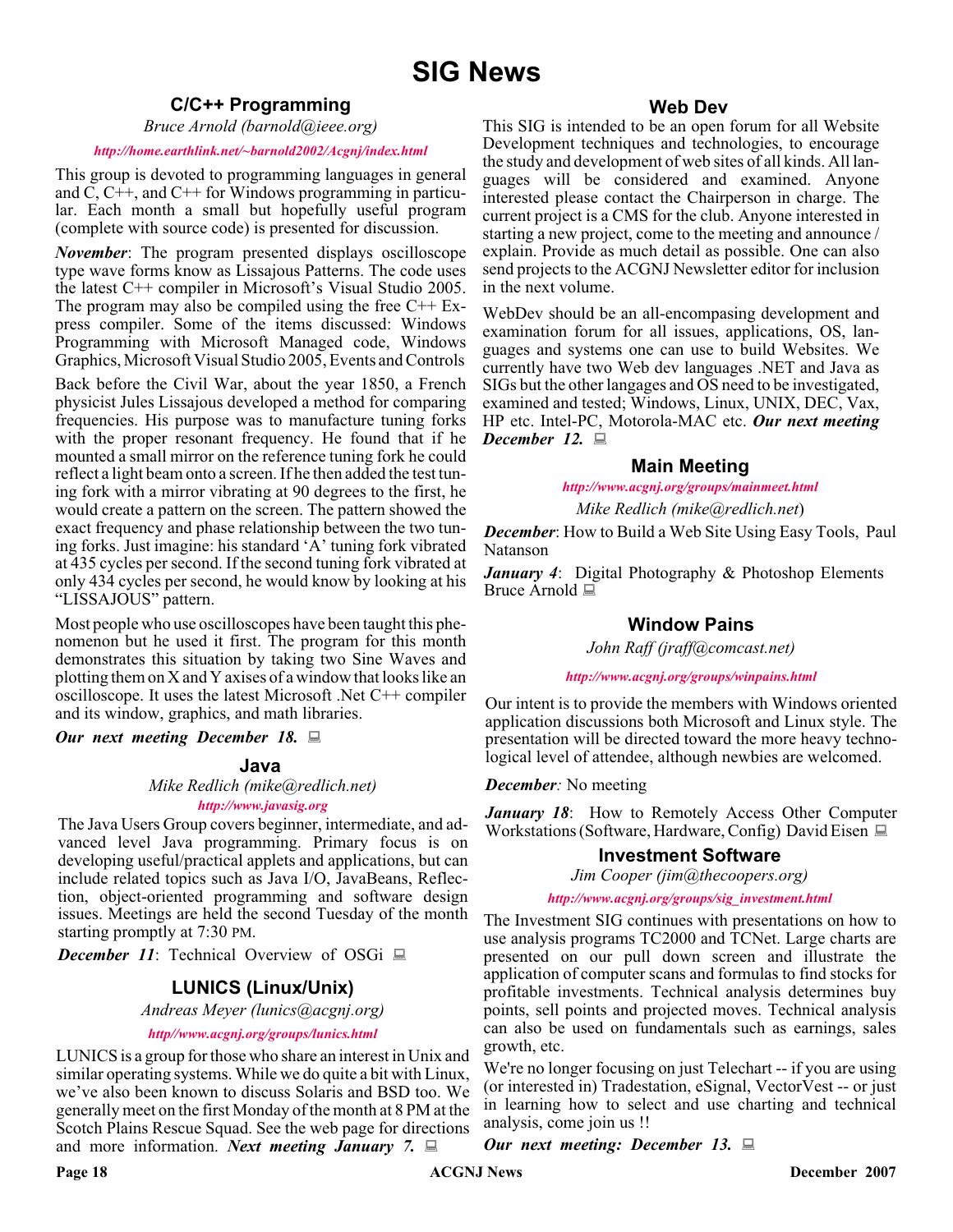# **Zune — A Player for the Rest of Us**

*Ash Nallawalla (anallawalla(at)apcug.net), APCUG Director, Melbourne PC User Group, Australia*

Are you older than 50? Have you tried to use an MP3 or video player but found your thumbs and fingers were all mixed up? Perhaps the text was too hard to read? A solution is at hand, in the form of the Microsoft Zune player. Its large fonts and simple controls make it quite suitable for the 50+ age group. The buttons give positive feedback, unlike the capacitive touch pads on others where you might click more than you intended to. Available in stores and online for around \$230, this gadget is a portable picture viewer, video and music player, as well as a radio. It is about the size and weight of a pack of cards.

The Zune has a 3x2-inch (320x240 pixels) color screen and a 30 GB hard drive. Its circular control is a 4-way switch and the centre is a push-button. There are two smaller Back and Play/Pause buttons. At the base there is a docking socket and at the top is an earphone socket and a lock. The only accessories that you get are a soft pouch, earphones and a USB connector. The two earbuds are magnetized, so they snap together when not in use and do not get tangled up.

There is built-in WiFi, but it only communicates with another Zune, with which you can transfer music (not video). These shared tunes only last for three days and you can only play each one three times. Once you name your Zune (its "tag"), you can participate in the community of nearby Zunes within WiFi range and share your music or let them see what you are listening to.

How much can you fit on the 30 GB Zune? The official estimate is about 30 hours of video, 25,000 pictures, or 7500 tunes. Some people have hacked it to take an 80-100 GB drive, but this will void the warranty.

#### **In use**

Installation was dead easy on my Windows XP desktop, once I swapped the USB connector from the front of my PC to a slot at the back. The Zune was recognized and the process updated the firmware and the Zune software. It fetched the latest data from the Zune Marketplace, which is the online music store.

I tried the 14-day free trial (included in the box) of the Zune Pass, which normally costs \$14.99 per month or \$44.95 for three months. You can download all the songs you want and they can be played while your subscription is current.

> **Layman's Forum** *Matt Skoda (som359@aol.com)*

*Continued on page 22*

### **SIG News**, *continued*

#### **New SIG -- Mobile Devices**

*David Eisen (ultradave@gmail.com*

*Starting on November 21*, and meeting on the third Wednesday of every month.  $\Box$ 

#### **DotNet**

*Manuel J Goyenechea*

*<http://www.acgnjdotnetsig.org/about.html>*

*<http://www.acgnjdotnetsig.org/index.html>*

Meetings on the third Thursday of the month — Next meeting *December 20.*

### **Genealogy**

*Frank Warren (kb4cyc@webwarren.com)*

#### *<http://www.webwarren.com/kb4cyc/gensig.shtml>*

Genealogy SIG is for genealogists interested in computers and computer users interested in genealogy, and is a forum to assist members in furtherance of both endeavors. Meetings usually focus on genealogy more than on computers. We meet at 8 PM on the fourth Thursday of the month, but we do not meet in November or December. In addition to our Web page, we also have an electronic mailing list. Messages to the list should be addressed to *gensig@webwarren.com*. To subscribe, include the line "subscribe gensig" in the body of the message. *Next meeting ?*

*Due to work schedule conflicts, the SIG Leader cannot make the meetings. If anyone else would like to pick up the baton, carry the banner, help the SIG along, please let us know.*

*<http://www.acgnj.org/groups/laymans.html> We meet on the second Monday of the month* (no meetings in July and August) to discuss issues of interest to novice users or those who are planning to get started in computing. Watch our Web page for updates and announcements.  $\Box$ 

### **FireFox Activity**

*Firefox@acgnj.org*

This SIG is intended to be an open forum for **all** FireFox and Mozilla techniques and technologies, to encourage the study and development of web sites of all kinds. All the browsers will be considered and examined. *Meeting third Monday of the month at 7 PM*. *Next meeting November 19.*

The first meeting of the FireFox Activity was led by David McRitchie to discuss, argue and kick around many concepts and ideas. Web2 is definitely in the mix. All are encouraged to "think out of the box" about new web site design. All members and guests are invited to check out the design concepts and voice their opinion.  $\Box$ 

#### **NJ Gamers**

*Gregg McCarthy (greggmc@optonline.net)*

*<http://www.NJGamers.com>*

*[www.lanparty.com](http://www.lanparty.com)*

**The next Friday Night Frag will be December 14, 6 p.m. to Saturday 12 noon — 18 hours for 5 bucks!**

BYOC - Bring your own computer

BYOF - Bring your own food.

and if you don't like sitting on metal chairs... BYO chair!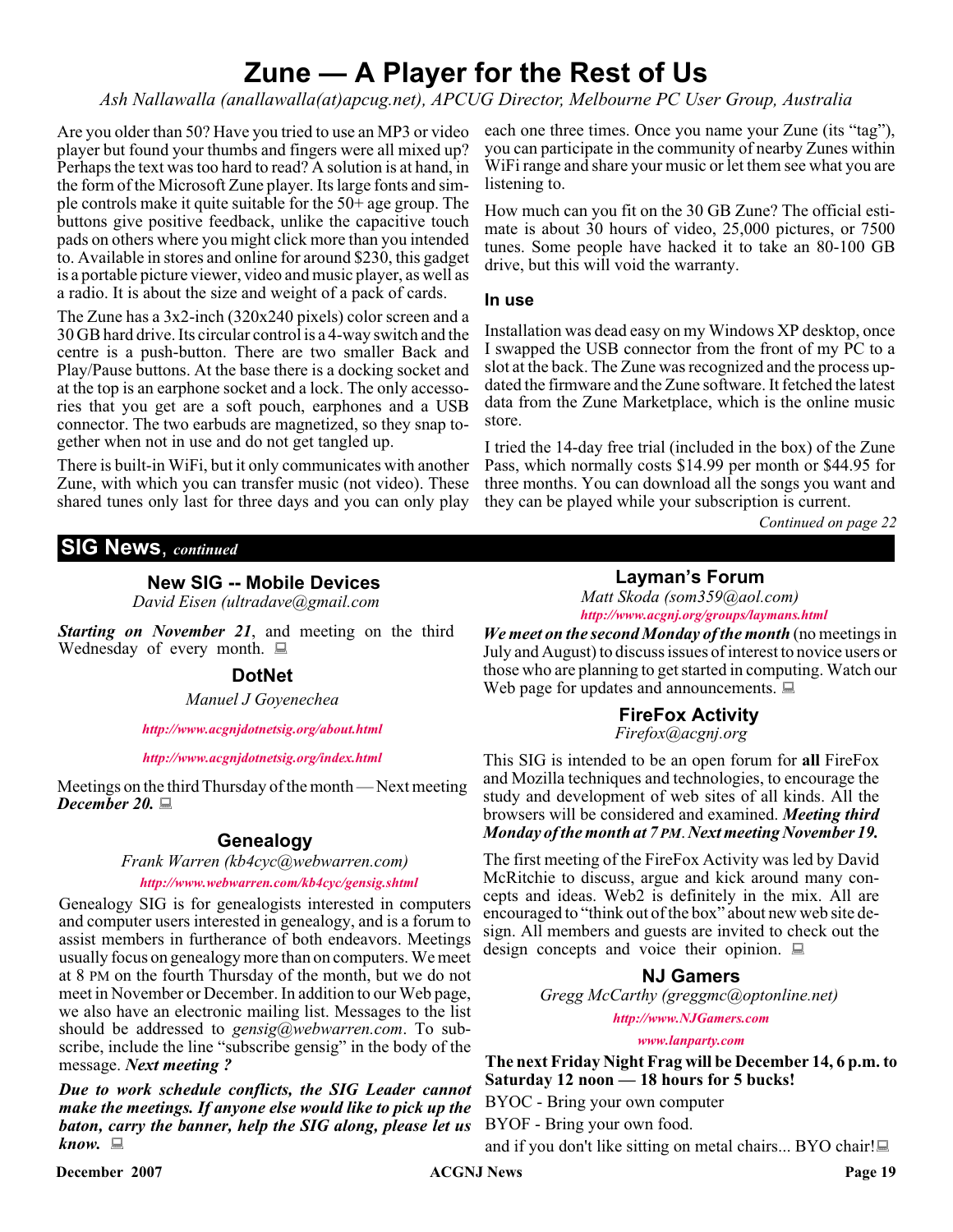# **Guru Corner**

If you need help with any of the technologies listed below, you can call on the person listed. Please be considerate and ca

# **Discount Computer Magazine Price List**

**As described by the DealsGuy**

 $1 \text{ yr}$   $2 \text{ yr}$   $3 \text{ yr}$ 

| ll before 10 PM.             |                          |              |                                                                                                                            |         |       |       |
|------------------------------|--------------------------|--------------|----------------------------------------------------------------------------------------------------------------------------|---------|-------|-------|
|                              |                          |              | <b>Computer Games</b>                                                                                                      | \$10.95 | 20.95 | 29.95 |
|                              | <b>Software</b>          |              | <b>Computer Gaming World</b>                                                                                               | 14.95   | 28.95 | 41.95 |
| <b>HTML</b>                  | Mike Redlich             | 908-246-0410 | Computer Shopper1                                                                                                          | 16.97   | 32.95 | 47.95 |
|                              |                          |              | Dr. Dobbs Journal                                                                                                          | 15.95   | 30.95 |       |
|                              | Jo-Anne Head             | 908-769-7385 | Mac Addict                                                                                                                 | 10.97   |       |       |
| ColdFusion                   | Jo-Anne Head             | 908-769-7385 | Mac Home Journal                                                                                                           | 15.97   | 29.97 |       |
| <b>CSS</b>                   | Frank Warren             | 908-756-1681 | Mac World                                                                                                                  | 12.95   |       |       |
|                              |                          |              | Maximum PC                                                                                                                 | 9.95    | 18.95 | 27.95 |
|                              | Jo-Anne Head             | 908-769-7385 | Microsoft System Journal                                                                                                   | 21.95   | 39.95 |       |
| Java                         | Mike Redlich             | 908-246-0410 | PC Gamer                                                                                                                   | 12.95   |       |       |
| $C++$                        | <b>Bruce Arnold</b>      | 908-735-7898 | PC Magazine (22/44/66 Issues)                                                                                              | 25.97   | 48.95 | 68.95 |
|                              | Mike Redlich             | 908-246-0410 | PC World                                                                                                                   | 16.95   |       |       |
|                              |                          |              | Wired                                                                                                                      | 6.00    | 12.00 | 17.00 |
| ASP                          | Mike Redlich             | 908-246-0410 | These prices are for new subscriptions and renewals. All or-                                                               |         |       |       |
| Perl                         | John Raff                | 973-560-9070 | ders must be accompanied by a check, cash or Money Order.<br>Make payable to Herb Goodman, and mail to:                    |         |       |       |
|                              | Frank Warren             | 908-756-1681 | Herb Goodman, 8295 Sunlake Drive, Boca Raton,                                                                              |         |       |       |
| XML                          | Mike Redlich             | 908-246-0410 | FL 33496<br>Telephone: 561-488-4465, e-mail: hgoodman@prodigy.net                                                          |         |       |       |
| Genealogy                    | Frank Warren             | 908-756-1681 | Please allow 10 to 12 weeks for your magazines to start. For                                                               |         |       |       |
| Home Automation Frank Warren |                          | 908-756-1681 | renewals you must supply an address label from your pres-<br>ent subscription to insure the correct start of your renewal. |         |       |       |
|                              | <b>Operating Systems</b> |              | As an extra service I will mail a renewal notice about 4                                                                   |         |       |       |
| Windows 3.1                  | Ted Martin               | 732-636-1942 | months prior to their expiration date. I carry more than 300<br>titles at excellent prices — email for prices. $\Box$      |         |       |       |
|                              |                          |              |                                                                                                                            |         |       |       |

# **ACGNJ MEMBERSHIP APPLICATION**

Sign up online at http://www.acgnj.org/membershipApplication.html and pay dues with PayPal.

|                                                                                                                               | <b>US/CANADA</b>    | <b>FAMILY OF MEMBER</b>                                                                                                                                                                                                        | Dues  | <b>FOREIGN</b> | <b>STUDENT</b> | <b>SENIOR CITIZEN</b> |
|-------------------------------------------------------------------------------------------------------------------------------|---------------------|--------------------------------------------------------------------------------------------------------------------------------------------------------------------------------------------------------------------------------|-------|----------------|----------------|-----------------------|
| 1 Year                                                                                                                        | \$25                | (No Newsletter)<br>\$10                                                                                                                                                                                                        |       | \$55           | \$20           | (Over 65)<br>\$20     |
| 2 Years<br>3 Years                                                                                                            | <b>\$40</b><br>\$55 |                                                                                                                                                                                                                                |       |                |                | \$45                  |
| Mail this application and your check to:<br>AMATEUR COMPUTER GROUP OF NEW JERSEY, INC., P.0. BOX 135, SCOTCH PLAINS, NJ 07076 |                     |                                                                                                                                                                                                                                |       |                |                |                       |
|                                                                                                                               |                     | ■ New Member Renewal ■ Address Change                                                                                                                                                                                          |       |                |                |                       |
| First Name                                                                                                                    |                     |                                                                                                                                                                                                                                |       | Last Name      |                | Phone                 |
| Mailing Address _                                                                                                             |                     |                                                                                                                                                                                                                                |       |                |                | E-Mail                |
| City <b>Communication</b>                                                                                                     |                     |                                                                                                                                                                                                                                | State | Zip            |                | URL                   |
|                                                                                                                               |                     | 19 and 19 and 19 and 19 and 19 and 19 and 19 and 19 and 19 and 19 and 19 and 19 and 19 and 19 and 19 and 19 and 19 and 19 and 19 and 19 and 19 and 19 and 19 and 19 and 19 and 19 and 19 and 19 and 19 and 19 and 19 and 19 an |       |                |                |                       |

What topics would you like to see covered at club meetings?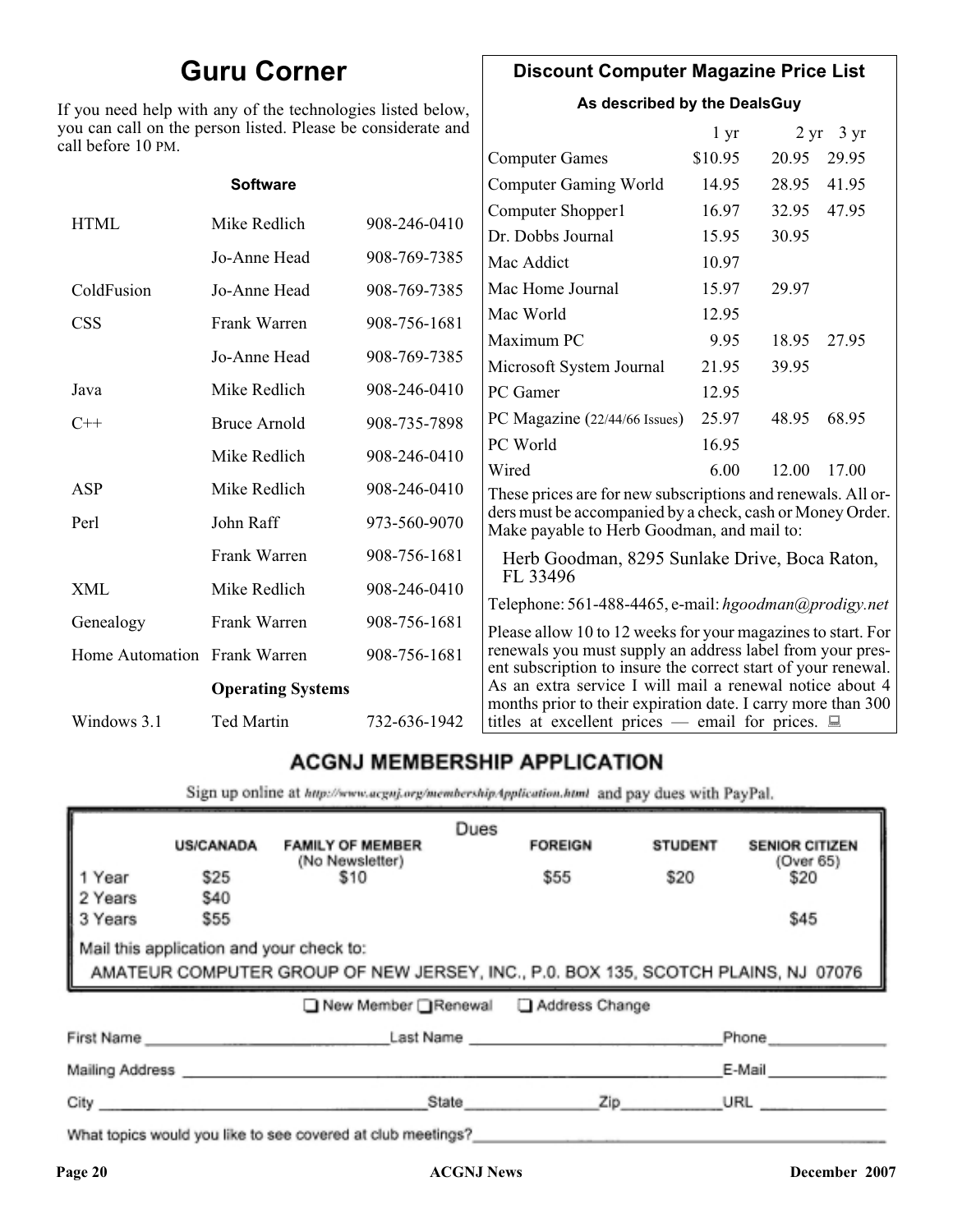| <b>Other Local Computer Groups</b>                                                                                                                         |                                                                                                                                                                                                        |                                                                                                                                                                             |  |  |
|------------------------------------------------------------------------------------------------------------------------------------------------------------|--------------------------------------------------------------------------------------------------------------------------------------------------------------------------------------------------------|-----------------------------------------------------------------------------------------------------------------------------------------------------------------------------|--|--|
| <b>Princeton Macintosh User Group:</b> 7:15 pm 2nd<br>Tuesday, Jadwin Hall, A-10, Washington Rd,<br>Princeton, $(609)$ 252-1163, www.pmug-nj.org           | Linux Users Group in Princeton: 7 pm, 2nd<br>Wednesday, Lawrence Branch Mercer Library,<br>Rt#1 & Darrah Lane, Lawrence NJ<br>http://www.lugip.org                                                     | <b>New York PC:</b> 3rd Thurs, 7 pm, PS 41, 116 W<br>11th St. For info call hotline, (212) 533-NYPC,<br>http://www.nypc.org                                                 |  |  |
| <b>Computer Education Society of Philadelphia:</b><br>Meetings & Workshops at Jem Electronics, 6622<br>Castor Ave, Philadelphia PA. www.cesop.org/         | <b>Brookdale Computer Users Group:</b> 7 pm, 3rd<br>Friday, Brookdale Community College, Bldg<br>MAN Rm 103, Lincroft NJ. (732)-739-9633.<br>www.bcug.com                                              | NJ Macintosh User Group: 8 pm, 3rd Tuesday,<br>Allwood Branch Library, Lyall Rd, Clifton NJ.<br>$(201)$ 893-5274 http://www.njmug.org.                                      |  |  |
| PC User Group of So. Jersey: 2nd Mon., 7 pm,<br>Trinity Presb. Church, 499 Rt 70 E, Cherry Hill,<br>NJ. L. Horn, (856) 983-5360<br>http://www.pcugsj.org   | Hunterdon Computer Club: 8:30 am, 3rd Sat,<br>Hunterdon Medical Center, Rt 31, Flemington NJ.<br>www.hunterdoncomputerclub.org (908)<br>995-4042.                                                      | NY Amateur Computer Group: 2nd Thurs, 7<br>pm, Rm 806 Silver Bldg, NYU, 32 Waverly Pl,<br>NYC.http://www.nyacc.org                                                          |  |  |
| <b>Morris Micro Computer Club:</b> 7 pm 2nd Thurs.,<br>Morris County Library, Hanover Ave, Morristown<br>NJ, (973) 267-0871.<br>http://www.morrismicro.com | Central Jersey Computer Club: 8 pm, 4th Fri-<br>day, Rm 74, Armstrong Hall, College of NJ. Rich<br>Williams, (609) 466-0909.                                                                           | NJ PC User Group: 2nd Thurs, Monroe Rm at<br>Wyckoff Public Library, 7 pm. Maureen Shannon,<br>$(201)$ 853-7432, www.njpcug.org                                             |  |  |
| noon Main Meeting, groups 8 am-3 pm. Upper<br>Moreland Middle School, Hatboro PA. (215)<br>764-6338. www.pacsnet.org                                       | <b>Philadelphia Area Computer Society: 3rd Sat, 12 NJ Computer Club: 6:15 pm, 2nd Wednesday ex-</b><br>cept Jul & Aug, North Branch Reformed Church,<br>203 Rt 28, Bridgewater NJ. http://www.njcc.org | <b>Princeton PC Users Group: 2nd Monday,</b><br>Lawrenceville Library, Alt Rt 1 & Darrah Lane,<br>Lawrenceville, Paul Kurivchack (908) 218-0778,<br>http://www.ppcug-nj.org |  |  |

# **Classified**

**FREE TO MEMBERS**. Use our classified ads to sell off your surplus computer stuff. Send copy to Classified, ACGNJ NEWS, P.O. Box 135, Scotch Plains NJ 07076 or e-mail to the editor, *bdegroot@ptd.net*. Classified ads are free to members, one per issue. Non-members pay \$10. Send check payable to ACGNJ Inc. with copy. Reasonable length, please.



Member of The Association of

*<http://www.apcug.net>*

#### **Radio and TV Programs**

**Computer Radio Show**, WBAI 99.5 FM, NY, Wed. 8-9 p.m.

**Software Review,** The Learning Channel, Saturday 10-10:30 p.m.

**On Computers**, WCTC 1450 AM, New Brunswick, Sunday 1-4 p.m. To ask questions call (800) 677-0874.

**PC Talk**, Sunday from 8 p.m. to 10 p.m., 1210 AM Philadelphia. 1800-876-WPEN, Webcast at *<http://www.pctalkweb.net>*.

#### **MarketPro Shows**

#### *<http://www.marketpro.com/>*

**November 10 & 11**: NJ Convention Center (Raritan Center), Edison

**December 15 & 16**: Meadow-<br>lands Expo Center, Secaucus



 $178$ 

# **Directions to Meetings at Scotch Plains Rescue Squad, 1916 Bartle Ave., Scotch Plains NJ**

#### **From New York City or Northern New Jersey**

Take Route 1&9 or the Garden State Parkway to US 22 Westbound.

#### **From Southern New Jersey**

Take Parkway north to Exit 135 (Clark). Stay on left of ramp, follow circle under Parkway. Bear right to Central Avenue; follow to Westfield and under RR overpass. Left at light to North Avenue; follow to light in Fanwood. Right on Martine (which becomes Park Ave). Right on Bartle Ave in middle of shopping district.Scotch Plains Rescue Squad (2-story brick) is located on the right. Do not ing. park in the row next to the building — you'll be towed.

### **From I-78 (either direction)**

Take exit 41 (Scotch Plains); follow signs to US 22. Turn right at mile past Terrill Road and immediately past the overpass. Exit onto light at bottom of hill and use overpass to cross Rt. 22. Follow US 22 Park Avenue South and follow the directions above to the Rescue Westbound directions.

#### **December 2007 CONS Page 21 CONS Page 21 Page 21**

### **From US 22 Westbound**

Exit at Park Avenue, Scotch Plains after McDonalds on the right, diagonally opposite Scotchwood Diner on the left, immediately before the overpass. After exiting, turn left at the light and use overpass to cross US 22. Bear right at bottom of ramp to continue south on Park Avenue. Turn left at the second light (a staggered intersection). Scotch Plains Rescue Squad (2-story brick) is on the right. Do not park in the row next to the building — you'll be towed. We meet on the second floor, entering by the door at the right front of the build-

 $\blacksquare$ Amold **Auditorium** 

 $\sqrt{1.5 \cdot 22}$ 

Fcho

Queen Diner

### **From Western New Jersey**

Take US 22 Eastbound to the Park Avenue exit. The exit is about a Squad building.  $\Box$